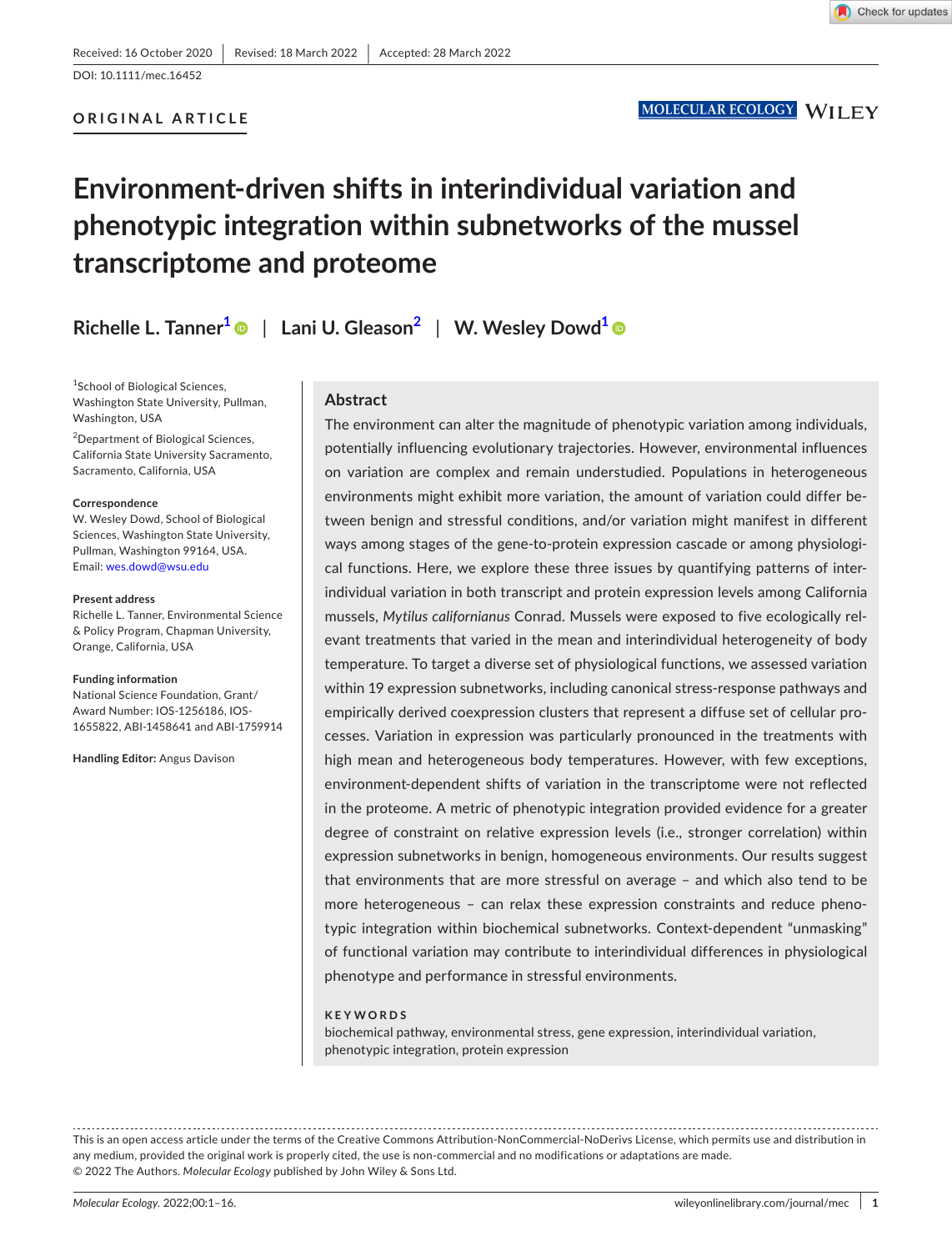#### 1 | **INTRODUCTION**

Interindividual phenotypic variation within a population is an important substrate for evolutionary processes, because it is typically underlaid by – or at least correlated with – genetic variation (Fusco & Minelli, [2010](#page-13-0); Haldane, [1937](#page-13-1); Hartl et al., [1997\)](#page-13-2). However, this correlation between phenotypic and genetic variation can degrade under certain circumstances, such as during rapid environmental changes (Badyaev, [2005](#page-12-0); Gerken et al., [2015](#page-13-3); López-Maury et al., [2008\)](#page-14-0). Even within a single generation (i.e., before evolutionary processes can act), physiological plasticity expressed differently among individuals can change the apparent correlation between genetic variation and variation in phenotype (Crawford & Oleksiak, [2007](#page-13-4); Gibert et al., [2019\)](#page-13-5). Such plasticity-driven shifts in phenotypic variation may alter the effects of selection, thereby influencing predicted responses to environmental change (Ghalambor et al., [2007](#page-13-6); Guscelli et al., [2019;](#page-13-7) Oleksiak & Crawford, [2012](#page-14-1)). However, environmentdriven shifts in phenotypic variation remain understudied.

Here, we address three factors that might influence the magnitude and nature of within-generation, interindividual variation (hereafter, simply "variation") in molecular physiological phenotypes. First, variation may be elicited in habitats that are environmentally heterogeneous. This heterogeneity often manifests both in space (among individuals at any one time) and in time (individuals experience temporal fluctuations) (Dowd et al., [2015](#page-13-8)). For example, differences in shading, wave exposure, and community composition within the rocky intertidal zone drive heterogeneity in body temperatures of intertidal organisms over small to large spatial scales (Denny et al., [2011](#page-13-9); Helmuth & Hofmann, [2001](#page-13-10)). Forest canopies are similarly heterogeneous, with very small-scale variation in light availability, temperature, and nutrient availability (Lechowicz & Bell, [1991](#page-14-2)). Individuals within these environments acclimatize to microclimatic conditions that may differ substantially from those of their neighbors (Gleason et al., [2017](#page-13-11)). These processes can contribute to interindividual differences in phenotype (Mackay, [1980](#page-14-3); Pincebourde et al., [2016](#page-14-4)). However, the effects of environmental heterogeneity on variation in underlying components of the physiological phenotype, such as patterns of transcript and protein expression, are largely unknown.

Second, the magnitude of physiological phenotypic variation might differ between environmental contexts (see figure 2c in Stearns & Kawecki, [1994\)](#page-14-5), such as those that are benign or stressful on average (Tanner & Dowd, [2019\)](#page-14-6). We define environmental stress as the infliction of macromolecular damage in the cells of an organism by environmental changes (Kültz, [2005](#page-14-7)). On one hand, environmental stress may be expected to mask phenotypic variation, resulting in a convergent "damage-control" molecular phenotype (Kültz, [2005](#page-14-7); Oleksiak & Crawford, [2012](#page-14-1)). This can be thought of as analogous to canalization of development in the face of genetic or environmental disturbances (e.g., Stearns & Kawecki, [1994\)](#page-14-5). Alternatively, stress may be expected to unmask cryptic phenotypic variation, resulting in a diversity of responses to challenging environmental conditions that are then subject to selection (Ghalambor et al., [2015](#page-13-12); Rohner

et al., [2013\)](#page-14-8). Physiologists have collected insufficient data to establish consensus for the relative importance of these competing masking and unmasking hypotheses (Gibert et al., [2019;](#page-13-5) Tanner & Dowd, [2019](#page-14-6)).

Third, the effect of stressful conditions on the magnitude of phenotypic variation also likely varies among physiological functions, levels of biological organization, and performance traits (Badyaev, [2005](#page-12-0); Kingsolver & Buckley, [2017](#page-14-9); Tanner & Dowd, [2019\)](#page-14-6). For example, Tanner and Dowd ([2019\)](#page-14-6) found contrasting patterns of variation for different traits, including between global-scale variation in the transcriptome and the proteome, within groups of intertidal mussels exposed to benign or thermally stressful treatments. More generally, traits fall along a spectrum of phenotypic variation. At one end, selection tends to canalize integrative traits with strong links to fitness, such as development time (Stearns & Kawecki, [1994](#page-14-5)) or genomic "modules" that generate morphological traits (Wagner & Altenberg, [1996\)](#page-15-0). In contrast, other traits might be less constrained. For example, transcript levels and metabolic rate are reported to be highly variable among individuals experiencing similar or even identical environmental contexts (Lin et al., [2016](#page-14-10); Steyermark et al., [2005](#page-14-11)). One plausible explanation for these discrepancies is that buffering mechanisms filter out the underlying "noise" to generate similar integrative phenotypes. In the context of the gene expression cascade – the series of events from initiation of transcription through protein translation – previous studies suggest that interindividual variation in transcript levels exceeds variation in levels of the corresponding proteins on a global scale (Hansen et al., [2018](#page-13-13); Liu et al., [2016](#page-14-12); Tanner & Dowd, [2019\)](#page-14-6). There are several intermediate mechanisms (e.g., mRNA processing and turnover, preferential translation, or time lags between transcription and translation) that may lead to divergent variance patterns between transcriptome and proteome (e.g., Lackner et al., [2012](#page-14-13); Liu et al., [2016](#page-14-12); Maheshri & O'Shea, [2007](#page-14-14); Vogel & Marcotte, [2012](#page-15-1)). Regardless of the mechanisms, discrepancies between these different representations of the molecular physiological phenotype must be considered when exploring connections between physiology and performance or fitness outcomes (Feder & Walser, [2005](#page-13-14)). We are unaware of studies that have simultaneously analysed the transcriptome and the proteome from the same individuals with the explicit goal of understanding how variation at each stage shifts in different environmental contexts. Even within a single step of the gene expression cascade, it is also likely that different functional units (we refer to these units within the transcriptome or proteome as subnetworks) are more or less prone to exhibiting phenotypic variation, a feature that would be concealed in global analyses such as those in Tanner and Dowd ([2019](#page-14-6)).

In this study, we attempt the complex task of combining these three lines of reasoning and extending them to analyses of functional subnetworks of the transcriptome and proteome. We use the dynamic rocky intertidal zone as a model system to explore these issues, quantifying variation in expression patterns of transcripts and their corresponding proteins. We focus on defences against thermal stress by investigating patterns of expression variation within groups of the sessile California mussel (*Mytilus californianus*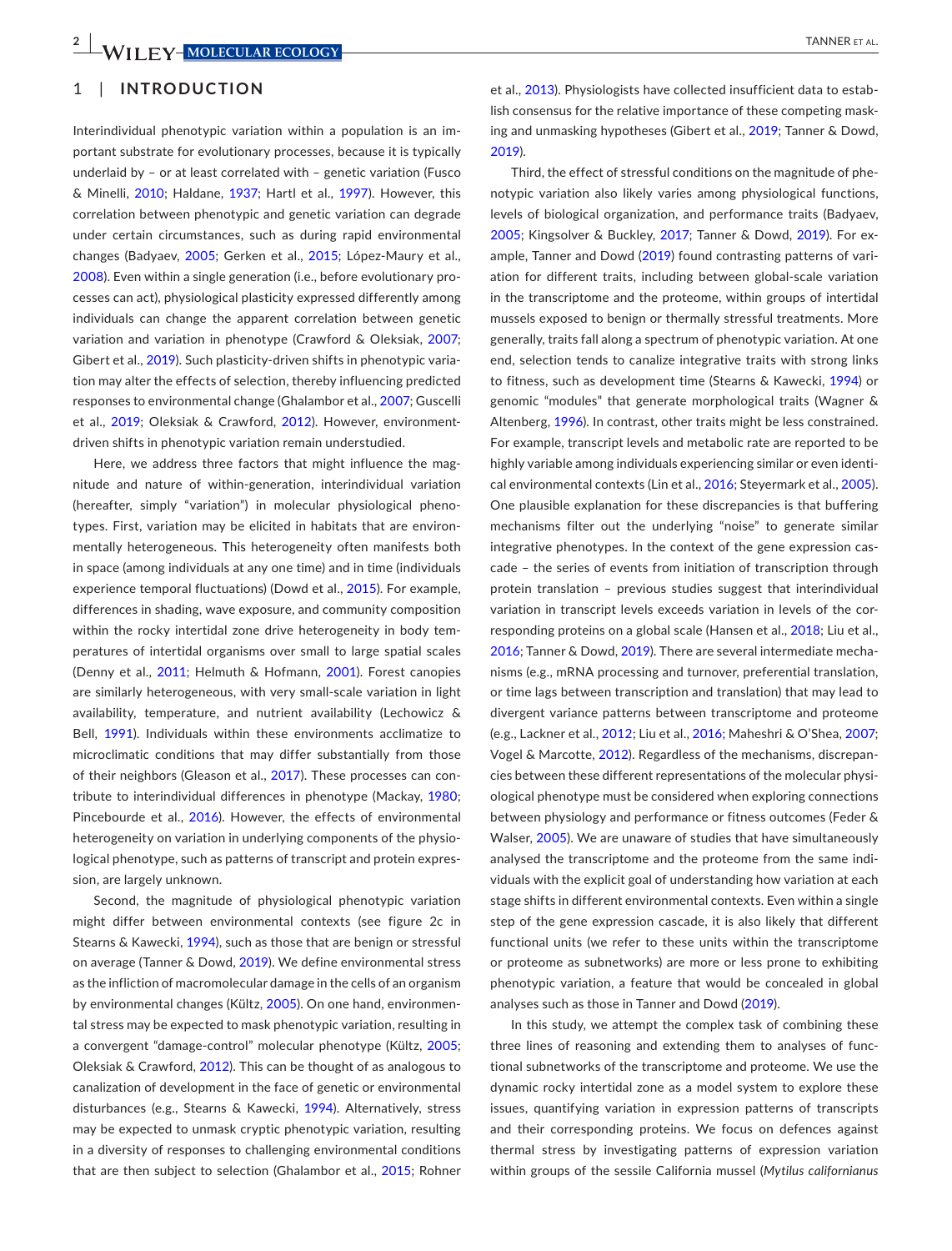Conrad) exposed to treatments that vary in temperature mean and variance (Jimenez et al., [2015](#page-13-15)). Importantly, the mean and interindividual range of mussel body temperatures in this heterogeneous habitat are tightly and positively correlated (Table [1](#page-2-0) and references therein). Our treatments recreate this fundamental environmental reality, at the expense of distinguishing whether the mean, the variance, or only some combination ultimately drives the resulting patterns. To obtain a more nuanced assessment of context-dependent shifts in variation, we reanalyse the expression data sets introduced in Tanner and Dowd [\(2019\)](#page-14-6) in a more targeted fashion. Specifically, we assess variation within 19 subnetworks that span a range of physiological functions, including canonical stress-response pathways and empirical, de novo coexpression clusters. Using these paired transcriptome and proteome data sets, we asked (1) whether the degree of constraint on relative expression levels within the 19 subnetworks changes consistently across environmental scenarios (does stress and environmental heterogeneity decrease the strength of correlations within subnetworks?), (2) whether patterns of phenotypic variation in expression in these subnetworks also shift in a consistent manner across environmental scenarios (is variation masked or unmasked in more thermally stressful treatments?), and (3) whether interindividual variation in expression levels within these subnetworks is consistently greater for transcripts than for proteins (is there evidence for buffering between these steps of the gene expression cascade?).

### 2 | **MATERIALS AND METHODS**

#### 2.1 | **Treatments and tissue collection**

Adult mussels (60–70 mm shell height) were exposed to one of five treatments at Hopkins Marine Station in Pacific Grove, CA (36.61788 N, 121.91678 W); these are the same individuals and expression data described in Jimenez et al. ([2015](#page-13-15)) and Tanner and Dowd ([2019](#page-14-6)). The treatments represent an ecologically relevant subset of possible combinations of body temperature mean and spatial variance (Table [1](#page-2-0)), but they do not capture all possible combinations.

 **<u>MOLECULAR ECOLOGY</u>**  $\frac{1}{2}$  **MOLECULAR ECOLOGY**  $\frac{1}{2}$  **MOLECULAR** ECOLOGY</u>  $\frac{1}{2}$ 

For example, field contexts with no spatial heterogeneity would be rare.

First, mussels were sampled directly from both a wave-exposed (cool mean temperature) and a wave-protected (warm mean temperature) origin site; these groups constitute the exposed fieldacclimatized (EFA) and protected field-acclimatized (PFA) treatments, respectively (Table [1](#page-2-0), Figure S1). We then used common garden and outplant approaches to manipulate the conditions experienced by groups of mussels originating only from the protected site to examine how the amount of variation in gene and protein expression changed with recent environmental experience. Shifts in variation of antioxidant capacities among mussels from the protected site were more pronounced in Jimenez et al. ([2015](#page-13-15)), and it was not feasible to generate expression data for all samples. A group of mussels collected on the same date as the PFA treatment was placed in putatively benign, common garden conditions in the laboratory for one month. They were continuously submerged at constant and spatially homogeneous temperature of 13.5  $\pm$  1°C in flow-through acrylic aquaria supplied with seawater from Monterey Bay. Natural food in the seawater was supplemented daily with a commercial bivalve diet (Shellfish Diet 1800; Reed Mariculture). After 28 days, one subset of individuals from this group was sampled (protected common garden treatment, PCG), and the remaining individuals were returned to two field sites. Of those remaining mussels, half were placed back in the field at a low intertidal site (protected outplant low treatment, POL) characterized by a cool mean body temperature and moderate spatial heterogeneity. The other half were placed at a high intertidal site (protected outplant high treatment, POH) characterized by a warm mean temperature and high heterogeneity (Table [1](#page-2-0)). Mussels in the POH and POL treatments were sampled after 28 days in the field. Thus, treatments were sampled on three different dates (Figure S1).

We did not monitor the body temperatures of mussels. Given the consistent differences between the outplant high and low sites in mean and spatial heterogeneity of body temperature across years (Table [1](#page-2-0)), we assumed that mussels in this study would have experienced similar patterns.

Gill tissue was excised following each treatment, at a comparable point in the tidal cycle for all treatments just as tides were receding

<span id="page-2-0"></span>**TABLE 1** Transcript and protein expression profiles of mussels were analysed following exposure to one of five treatments, which represented environmental contexts that vary in both the mean of daily maximum body temperature  $(T_{\text{max}})$  and the heterogeneity of body temperature among individuals (here quantified as the range of  $T_{\text{max}}$ ). Temperature data for the EFA and PFA sampling locations (i.e., the wave-exposed and wave-protected origin sites) were obtained over 24 days in July 2010 using iButton dataloggers implanted in siliconfilled mussel shells (Denny et al., [2011](#page-13-9)). Data for POL and POH locations were obtained in July–August 2015 and 2016 for 21 and 29 days, respectively, using thermocouples implanted in live mussels (Miller & Dowd, [2017,](#page-14-15) [2019\)](#page-14-16)

| <b>Treatment</b>                | <b>Acronym</b> | Origin site    | Mean $T_{\text{max}}$<br>(°C) | Mean range of $T_{\text{max}}$<br>$(^{\circ}C)$ | Maximum range of<br>$T_{\rm max}$ (°C) | Sample<br>size |
|---------------------------------|----------------|----------------|-------------------------------|-------------------------------------------------|----------------------------------------|----------------|
| Exposed field-acclimatized      | EFA            | Wave-exposed   | 22.2                          | 3.7                                             | 11.7                                   | 9              |
| Protected<br>field-acclimatized | <b>PFA</b>     | Wave-protected | 27.4                          | 6.4                                             | 12.7                                   | 9              |
| Protected common garden         | <b>PCG</b>     | Wave-protected | $13.5 + 1.0$                  | Negligible                                      | Negligible                             | 5              |
| Protected outplant low          | POL            | Wave-protected | 19.8, 16.7                    | 4.5.2.9                                         | 12.8, 15.8                             | 8              |
| Protected outplant high         | <b>POH</b>     | Wave-protected | 25.8.24.2                     | 7.0.7.8                                         | 14.2.14.0                              | 10             |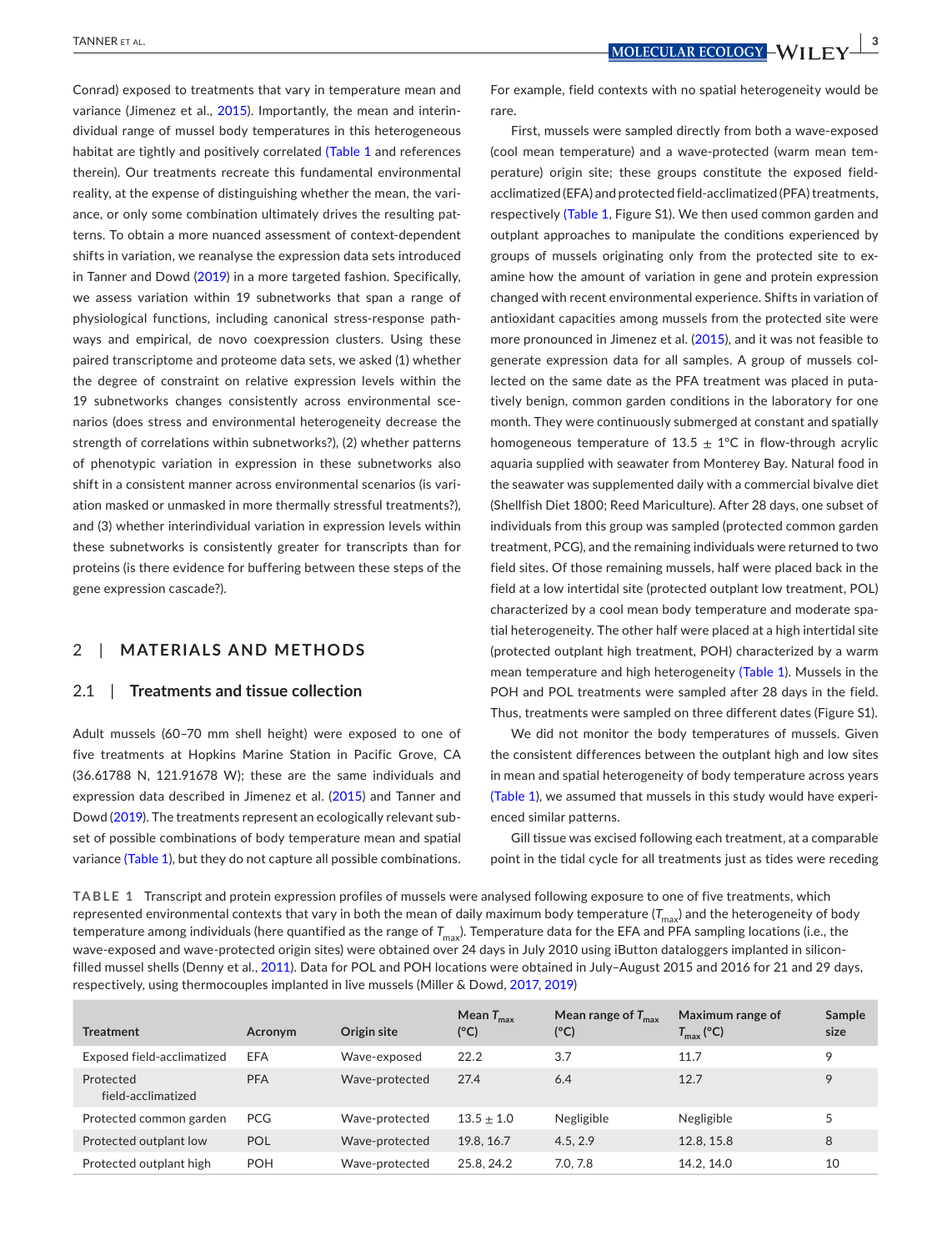**4 WII FY-MOLECULAR ECOLOGY TANNER ET AL.** 

from the field sites. This standardization of sampling times was implemented to avoid potential impacts of rhythmic patterns of ex-pression (Gracey et al., [2008\)](#page-13-16). The samples analysed here constitute the "baseline" timepoint from Jimenez et al. ([2015](#page-13-15)). Tissue was frozen immediately in liquid nitrogen and stored in a freezer at –80°C until subsampling for transcript and protein expression analyses.

#### 2.2 | **Transcriptomics and proteomics methods**

Methods for transcriptomics and proteomics were carried out as described in Tanner and Dowd [\(2019\)](#page-14-6); this study represents a targeted analysis of the same data set (Tanner et al., [2022](#page-15-2)). Briefly, RNA was extracted from 0.04 g of gill tissue by grinding it in a mortar/ pestle in liquid nitrogen with TRI reagent (Sigma), quantified by UV-Vis spectroscopy (Implen Nanophotometer), and cleaned with the Qiagen RNeasy Mini Plus Kit following the manufacturer's protocol (Qiagen). Small fragment cDNA library construction, barcoding, and 150 bp paired-end (PE150; 12 samples used to generate the de novo transcriptome) or 50 bp paired-end (PE50; 49 samples from five treatments used to quantify expression levels) Illumina HiSeq 2500 rapid-run sequencing was performed by the Genome and Cytometry Core at the University of Southern California. The average insert sizes were 350 bp (PE150) and 380 bp (PE50). Using CLC Genomics Workbench 9.0, sequences were trimmed for Illumina TruSeq adaptors, and quality controlled for ambiguity (maximum of two ambiguous nucleotides for PE150 reads and one ambiguous nucleotide for PE50 reads) and quality (limit 0.025). Reads shorter than 60 or 30 bp were discarded for PE150 and PE50, respectively.

The longer PE150 reads from 12 haphazardly selected mussels (*n* ≥ 2 per treatment) were used only to construct a de novo reference transcriptome. The Transcriptome Assembly Pipeline from the National Center for Genome Assembly and Support used SAMtools v1.9 and Bowtie v2.3.2 (Langmead & Salzberg, [2012](#page-14-17); Li et al., [2009](#page-14-18)), as described in Tanner and Dowd ([2019\)](#page-14-6). The resulting reference transcriptome included 130,017 transcripts with a BUSCO score of 97.7% completeness, N50 of 2514 bp, and GC content of 35.27%.

Using the TRINOTATE V3.1.1 pipeline (Bryant et al., [2017\)](#page-12-1), the shorter PE50 reads (total of 49 individuals from five treatments) were then mapped to this reference transcriptome, transcript expression levels were quantified, and a normalized TPM expression matrix was generated from total reads per million using the cross-sample normalization method, TMM. Also in the TRINOTATE v3.1.1 pipeline, the transcriptome was annotated with gene ontology (GO) terms and mapped to Kyoto Encyclopedia of Genes and Genomes (KEGG) pathways, using the NCBI nr database reduced to only *Mollusca* entries.

Label-free proteomics data were collected in the laboratory of Dietmar Kültz at the University of California, Davis. Proteins were isolated from mussel gill tissue in liquid nitrogen and then trypsindigested into peptides as previously described (Kültz et al., [2013](#page-14-19)). Peptides were separated in a gradient of acetonitrile using an ultra-performance liquid chromatography system (Waters) prior to injection into a Bruker Daltonics Impact II UHR-QTOF mass

spectrometer. Tandem mass spectrometry (MS1-MS2) captured both parent peptides and associated fragmentation products in data-dependent acquisition (DDA) mode. Expression levels were determined with the MaxQuant algorithm (Cox & Mann, [2008](#page-13-17)). Mussel proteins were matched to MS/MS fragment spectra for in silico predicted, tryptic peptides using four different search engines (Mascot 2.2.7, X!Tandem Alanine; PEAKSX, and Byonic 2.12). The gill-specific reference transcriptome was translated to amino acid sequences for these searches. Protein IDs based on at least two unique peptides and meeting a protein level false-discovery rate (FDR) of 1% and a peptide level FDR of 0.1% were considered valid. Due to tissue limitations, not all mussels were analysed for proteomics.

Ultimately, 41 mussels were represented in both the transcriptome and proteome data sets and were included in the analyses described below (Table [1](#page-2-0)). We focused on the 1519 genes shared between the transcriptomics and proteomics data sets. Of these genes, 1477 (97.2%) were annotated with GO and KEGG terms. Missing expression values were imputed using the local least squares method in the PCAmethods package from the Bioconductor suite in r (Stacklies et al., [2007\)](#page-14-20); 34.56% of all protein expression values and 11.89% of all transcript expression values were imputed in this manner. Transcript and protein expression levels were centered and scaled using the r scale function to allow comparisons between the two data sets; this function was applied separately for each gene identifier across all individuals.

#### 2.3 | **Canonical stress-response pathways**

For the analyses of phenotypic variation and constraint within subnetworks, we first focused on six KEGG pathways (Kanehisa, [2002](#page-13-18)) representing a variety of functions central to the cellular stress response (Kültz, [2005](#page-14-7)): glycolysis (20 genes), tricarboxylic acid (TCA) cycle (22 genes), apoptosis (20 genes), proteasome (19 genes), ubiquitin-mediated proteolysis (4 genes), and mitogen-activated protein (MAP)-kinase signalling (18 genes). Numbers in parentheses indicate the genes within the data set that mapped to each pathway (see Table S1), using the KEGGREST package from the Bioconductor suite in R (Tenenbaum, [2019](#page-15-3)). Glycolysis and the TCA cycle were chosen for their roles in energy production (Calow & Forbes, [1998](#page-13-19); Sokolova et al., [2012](#page-14-21)); apoptosis, the proteasome, and ubiquitinmediated proteolysis function in cellular death and protein damage responses (Kültz, [2003\)](#page-14-22); and MAP-kinase signalling cascades transduce environmental signals to the nucleus (Cowan & Storey, [2003](#page-13-20); Whitmarsh et al., [1995](#page-15-4)).

### 2.4 | **Generation of empirical subnetworks from coexpression clusters**

Empirical clusters, representing subnetworks of high covariance with no *a priori* assumptions regarding their function, were derived separately from coexpression matrices of transcript or protein levels.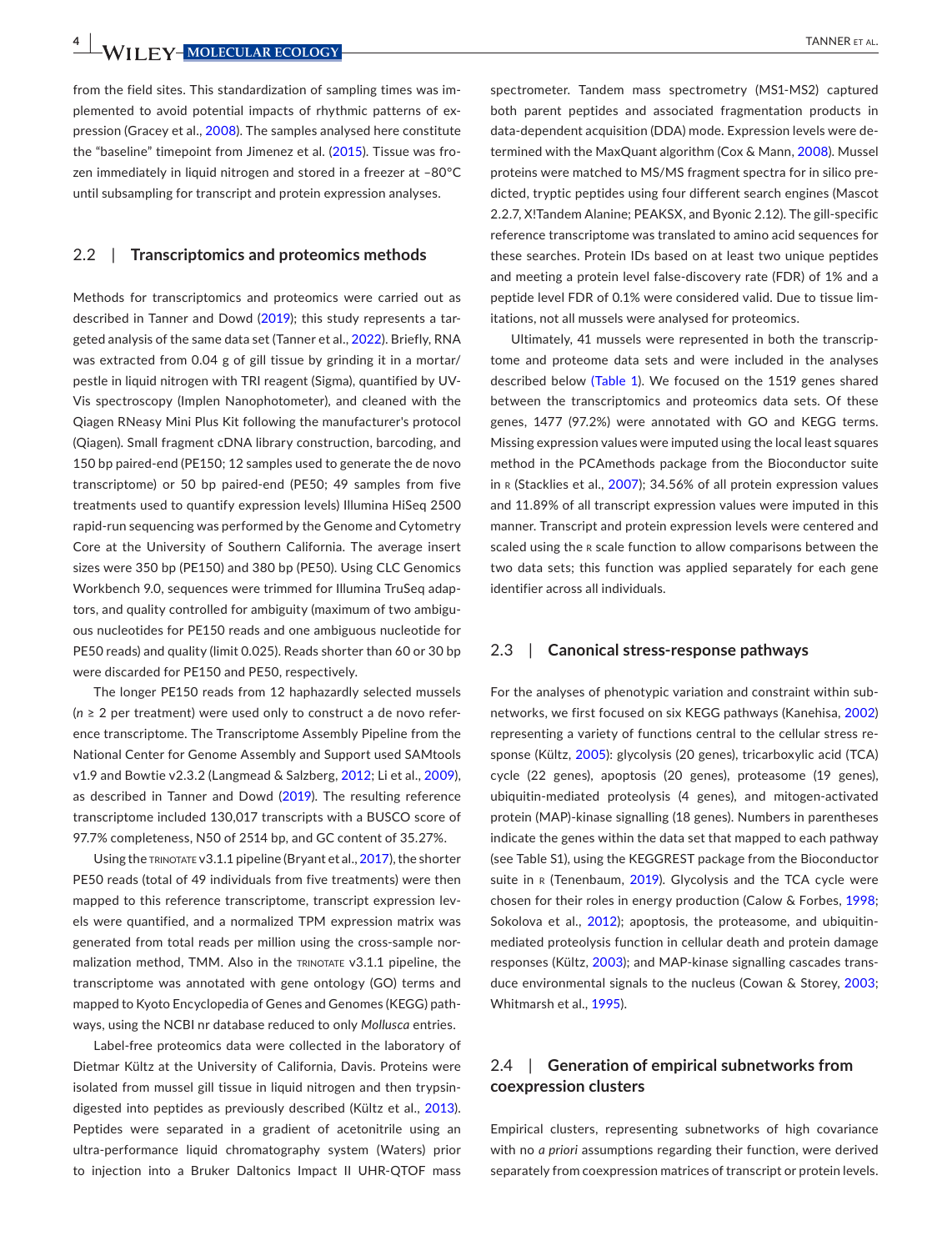This approach can identify novel interactions within the transcrip-tome or proteome (Kenkel & Matz, [2017](#page-13-21); Qiao et al., [2013;](#page-14-23) Yin et al., [2018](#page-15-5)), providing complementary information to canonical pathways. Mussel empirical de novo subnetworks were constructed from the set of 1519 genes and 41 individuals across all treatments in two steps. First, we used the graph\_from\_adjacency\_matrix function in the igraph package for R, with a correlation threshold of Pearson's *r* > .6, to generate separate networks for the transcriptome and the proteome. These were exported to Cytoscape 3.7.1 using the RCy3 package from the Bioconductor suite in R (Gustavsen et al., [2019](#page-13-22)). Subnetwork "clusters" were identified using the algorithm MCODE  $(K-core = 3, node score cutoff = 0.5)$  in Cytoscape and exported as lists of gene products for downstream analyses in R. These empirical subnetworks were then analysed for GO enrichment relative to the full data set of 1519 genes (unrestricted by category; includes biological process, molecular function, and cellular component), using a Fisher's exact test with a Benjamini-Hochberg correction for multiple comparisons (Benjamini & Hochberg, [1995](#page-12-2)).

For the analyses of subnetwork-wide variation described below, transcript and protein expression data for all individuals in a treatment were each mapped (in separate analyses) onto all empirical clusters generated from the transcriptome or the proteome. This process was then repeated separately for each treatment.

### 2.5 | **Subnetwork-wide analyses of expression constraint using phenotypic integration metrics**

Phenotypic integration refers to the covariation of related components of a complex phenotype (Matesanz et al., [2021](#page-14-24)). We coopted the analytical approach of Pavlicev et al. [\(2009](#page-14-25)), which was developed for morphological phenotypes, to quantify treatmentdependent changes in subnetwork-wide phenotypic integration of expression levels. We treated expression values within a subnetwork in a similar fashion to the treatment of individual components of phenotypically integrated morphological traits, such as a limb. In this framework, highly constrained subnetworks have expression levels that tend to rise and fall in a coordinated fashion (i.e., high correlation), much as bones of a limb grow proportionally. In contrast, a less-constrained subnetwork would have expression patterns that vary independently among the genes involved (i.e., low correlation). Because only a subset of core stress response gene products within each subnetwork would be selectively transcribed and/or translated under environmental stress, we predicted a reduction in phenotypic integration within subnetworks under more stressful conditions.

To perform these analyses, treatment-specific covariance matrices were generated separately for each transcript and protein subnetwork, followed by calculation of the corresponding eigenvalues. Genes with no variance within a treatment were discarded to eliminate singularity issues. The standard deviation (SD) and coefficient of variation (ICV) of eigenvalues within each subnetwork-by-treatment combination were calculated using the evolqg package in r (Melo et al., [2015](#page-14-26)). The SD is reported as the deviation from the expected

 **<u>MOLECULAR ECOLOGY</u>** WILL FV<sup>15</sup>

integration value of a same-sized matrix; therefore, SD is insensitive to the sample size. Empirically, tightly constrained expression within a subnetwork manifests as a large first eigenvalue (i.e., phenotypic variation is concentrated along a single dominant axis), smaller subsequent eigenvalues, and, therefore, a high SD across eigenvalues. For every treatment-by-data type combination, all transcript and protein covariance matrices were compared within a single analysis per subnetwork. To visualize the overall patterns of constraint, we determined the rank of SD across the 10 combinations of treatment and data type for each of the 19 subnetworks.

### 2.6 | **Treatment-specific analyses of subnetworkwide, multivariate variation**

To complement the constraint metric, we evaluated variation among individuals on a subnetwork-wide basis. This analysis first quantified how much individuals in a given treatment varied from one another in their overall expression patterns within a given subnetwork, and then asked if this level of phenotypic variation differed among groups in different treatments. We used a multivariate analog of a Levene's test, as applied to the full data set in Tanner and Dowd ([2019](#page-14-6)). This modified approach compares deviations from the median rather than from the mean. It uses the underlying logic of the univariate median absolute deviation (MAD), a robust metric of variance that is calculated using the median of the absolute deviations |X<sub>i</sub> − %X| of each individual's expression level (X<sub>i</sub>) from the group median (*X*̃). Multivariate dispersion for each treatment-by-subnetwork combination was calculated using the vegan package in R and the betadisper function (Oksanen et al., [2018](#page-14-27)). Distance from the treatment centroid (the median in multivariate space) was then calculated for each individual in a treatment; this distance is analogous to the | | | *Xi* − %*X*̃<sup>|</sup> | | deviation estimator in the univariate MAD equation. All pairwise comparisons of these distances among the five treatments were performed for each subnetwork and data type, using a modified *t*-test; this resulted in 380 tests (19 subnetworks × 10 pairwise treatment comparisons  $\times$  2 data types). Significance was evaluated using the permutest function with 9999 permutations. Probabilities were corrected for multiple comparisons using the relatively conservative Benjamini-Hochberg correction in the p.adjust function (Benjamini & Hochberg, [1995](#page-12-2)).

### 2.7 | **Analyses of gene-by-gene variation within subnetworks**

The unmasking hypothesis predicts an overall greater amount of phenotypic variation in expression levels among individuals in more stressful (and, here, more heterogeneous) environments. However, it is also possible that the patterns of variation of individual gene products respond differently to the same environmental context because they perform different functions. For example, thermal stress might be expected to induce expression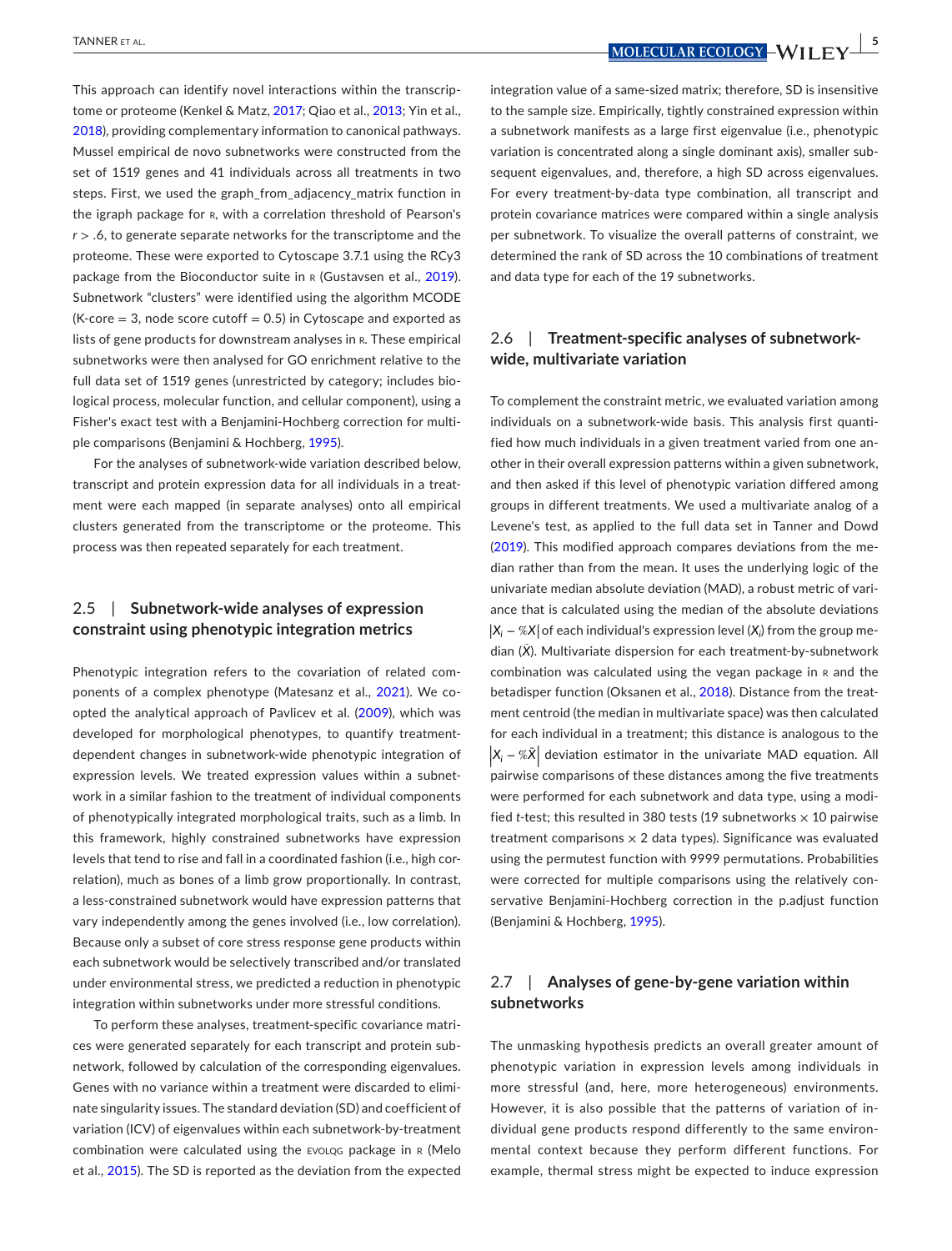**6 <sup>|</sup>**  TANNER et al.

of heat shock proteins in all individuals albeit with discrepancies in the ultimate level of expression achieved, whereas other genes that play little or no role in the stress response might be more consistently expressed among individuals. To address these possibilities, we evaluated patterns of variation on a gene-by-gene basis for all genes within the 19 subnetworks. These comparisons followed the same logic as the multivariate variation calculations above. We calculated individuals' absolute deviations from the treatment median expression level  $|x_{i}-\% \tilde{x}|^{\dagger}$  these deviations were used to evaluate pair-wise differences in expression variation using a modified *t*-test.

Three types of gene-by-gene comparisons of phenotypic variation were conducted, each with a different objective. First, we compared the magnitude of variation for each gene product among all five treatments (Table [1](#page-2-0)) within a given data type (transcript or protein); these comparisons identified treatments that masked or unmasked variation for that gene. Second, we compared variation between pairs of genes within each subnetwork-by-treatment combination (separately for each data type) to explore whether treatments had consistent effects on variation at specific nodes within each subnetwork. However, this second approach generated no significant results and will not be discussed further. Third, we compared variation between transcript and protein for each gene within each treatment to address disparities between these steps of the gene expression cascade. For each type of comparison, we corrected for multiple comparisons using the Benjamini-Hochberg correction in the p.adjust function (Benjamini & Hochberg, [1995](#page-12-2)). Effect sizes were calculated using the effsize package to estimate Hedge's g, corrected for small sample sizes. Statistical analyses were performed in R v.3.6.2.

#### 3 | **RESULTS**

### 3.1 | **Mussels' empirical subnetworks encompass diffuse cellular functions**

Overall, coexpression structure in the proteome proved uninformative of patterns in the transcriptome, and vice versa. Accordingly, our analyses generated six de novo transcript-based coexpression clusters and a nonoverlapping set of seven de novo protein-based coexpression clusters (hereafter "transcriptome clusters" and "proteome clusters", respectively) (Table S2). The average sizes of transcriptome and proteome clusters were 159.8 (range 5–410) and 20.9 (range 4–55) genes, respectively. Many of these empirical clusters contained more genes than mapped to the KEGG pathways (mean 17.2, range 4–22). There were 71 unique KEGG pathway genes that were shared with one or more empirical subnetworks (6.96% of all unique genes in the empirical subnetworks). One gene, pyruvate dehydrogenase E1, was shared among two KEGG and three empirical subnetworks.

The empirical subnetworks tended not to recapitulate known biochemical pathways or to represent consistent functions across the member genes. Only three of six transcriptome clusters and

one of seven proteome clusters were significantly enriched in any GO terms (range 3–28 terms) relative to the full data set of 1519 genes (Table S3). The only clear case of functional enrichment was transcriptome cluster 2 (321 genes), which contained 49 ribosomal genes and was significantly enriched for ribosome and translation GO terms (Table S3). Otherwise, GO term enrichment occurred in small clusters (4–6 genes) in which one or two genes were associated with numerous GO terms, thus requiring caution in interpretation.

### 3.2 | **Benign conditions trend toward constrained coexpression patterns within subnetworks: Stressful and more heterogeneous environments tend to release this constraint**

The pattern of constraint on expression of subnetwork components shifted considerably across treatments. Among the four treatment groups of mussels originating from the protected site, there was a clear trend toward higher constraint on relative expression levels for both transcript and protein in the two more benign treatments, protected common garden (PCG) and protected outplant low (POL) (Figure [1](#page-6-0)). Overall, the benign protected common garden treatment (PCG) exhibited the greatest constraint (the highest SD of eigenvalues) (Figure [1](#page-6-0)); this pattern also held for both the transcriptome and proteome. Across all 19 subnetworks, PCG transcript expression was the most constrained (mean rank of  $SD = 2.15$  out of 10 combinations of treatment-by-data type), followed by PCG protein expression (mean rank 3.26). In contrast, protected outplant high (POH) protein expression was the least constrained (mean rank 8.68), and POH transcript expression was second least constrained (mean rank 7.44) (Figure [1](#page-6-0)). However, transcriptome and proteome patterns of constraint do not match for field-acclimatized mussels originating from the relatively benign exposed site (EFA). In this treatment constraint on protein levels was more similar to the stressful PFA and POH treatments, whereas constraint on transcript levels occupied a median position relative to the other treatments. Moreover, there were some exceptions to these overall trends depending on the subnetwork type (Figure S2).

Across all 10 treatment-by-data type combinations, the KEGG subnetworks displayed the highest phenotypic integration (i.e., the most constraint on relative expression levels) in the protected common garden treatment (Table S4, Figure S2A). Transcript levels in PCG had the largest amount of variance among eigenvectors (overall mean SD = 0.66, mean ICV = 2.75; Table S4) in five of six pathways (Figure [2](#page-7-0)); the remaining pathway had transcript PCG as the second most constrained group. PCG also was the most constrained treatment for protein levels for five of the six KEGG pathways (Table S4). In contrast, protein levels for the thermally stressful POH and protected field-acclimatized (PFA), as well as the relatively benign exposed field-acclimatized (EFA) treatment, were among the least constrained groups for all pathways (POH: mean  $SD = 0.30$ , mean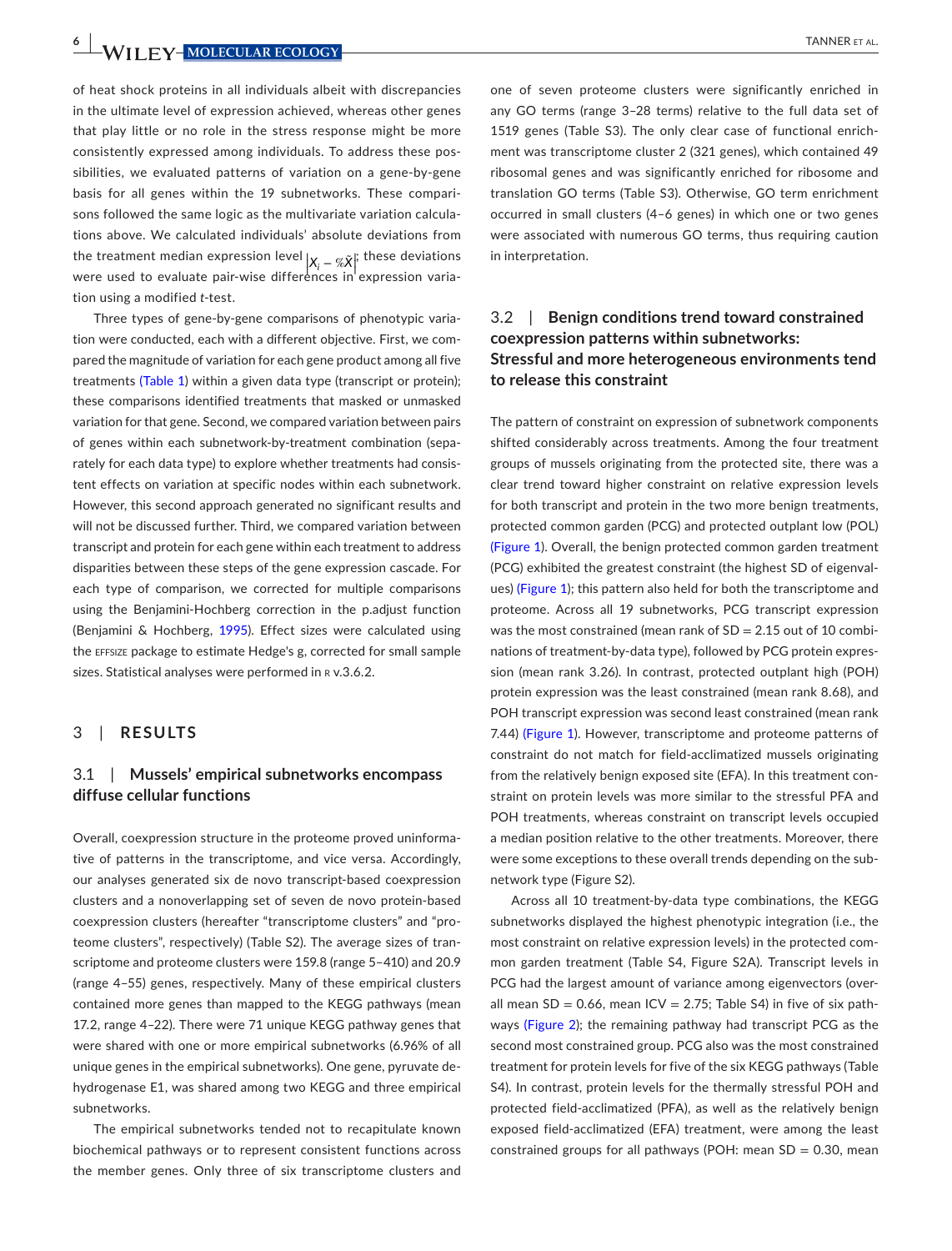Rank of SD of Eigenvalues

10



<span id="page-6-0"></span>

 $\circ$ 

**FIGURE 1** Common garden (PCG) conditions (blue) consistently induced the greatest constraint on relative expression levels of gene products across the 19 subnetworks analysed, whereas the outplant high (POH) treatment (red) had the lowest overall constraint. Box plots show the rank of the standard deviation (SD) of eigenvalues across the 10 treatment-by-data type combinations. Ranks were calculated from Tables S4–S6; each box represents 19 ranks, one for each of the subnetworks included in the analyses. Note that the *y*-axis values are reversed, with high ranks at the top. High rank of SD corresponds with greater constraint on the relative expression levels of gene products within a given subnetwork, illustrated by the arrow to the right. Treatments colour-coded as in Figure S1. Treatment codes: EFA, exposed field-acclimatized; PCG, protected common garden; PFA, protected field-acclimatized; POH, protected outplant high; POL, protected outplant low; POL, protected outplant low. Vertical line separates mussels originating from the wave-exposed field site (left) from those originating from the wave-protected field site (right)

 $ICV = 1.47$ ; PFA: mean SD = 0.31, mean  $ICV = 1.52$ ; EFA: mean  $SD = 0.32$ , mean  $ICV = 1.54$ ).

The degree of phenotypic integration shifted similarly among treatments within the empirical transcriptome clusters (Figure S2B). The PCG treatment exhibited the most constraint (i.e., the greatest SD among eigenvectors) for five of six transcriptome clusters (Figures S3A, B, D-F; mean  $SD = 0.57$ , ICV = 7.47; Table S5). Three transcriptome clusters had the most constraint on relative expression levels for proteins in PCG (transcriptome clusters 1, 4, 5; Figures S3A,D,E) and two clusters had the most constraint for transcript levels in PCG (transcriptome clusters 2,6; Figures S3B,F). Similar to the KEGG subnetworks, transcript and protein expression from the thermally stressful POH treatment exhibited the two lowest levels of phenotypic integration for five of the six transcriptome clusters (1, 2, 4, 5, and 6) (Table S5).

Measures of constraint in the seven empirical proteome clusters revealed more complex patterns (Figure S2C; Figures S3G–M). Like the other subnetwork types, four proteome clusters had the most constraint for transcript expression levels in PCG (proteome clusters

1, 2, 3, 5; mean  $SD = 0.70$ , mean  $ICV = 3.80$ ; Table S6). Similarly, in two proteome clusters PCG was the most constrained treatment for protein expression levels (proteome clusters  $1 \& 3$ ; mean  $SD = 0.54$ , mean ICV =  $1.68$ ). The thermally stressful POH treatment tended to exhibit less constraint, although not as consistently as for the KEGG and transcriptome subnetworks. The POH-protein group (proteome clusters 5 and 7), POH-transcript group (Proteome Cluster 1), or both POH groups (proteome clusters 2, 4, and 6) fell among the three least constrained of the ten treatment-by-data type combinations for six of the seven proteome clusters (Table S6). However, Proteome Cluster 7 exhibited the highest constraint for transcript levels in the POH treatment (Figure S3M).

 $\circ$ 

### 3.3 | **Treatment-dependent shifts of multivariate phenotypic variation**

Multivariate, subnetwork-wide metrics of phenotypic variation increased only in the transcriptome and only in a stressful and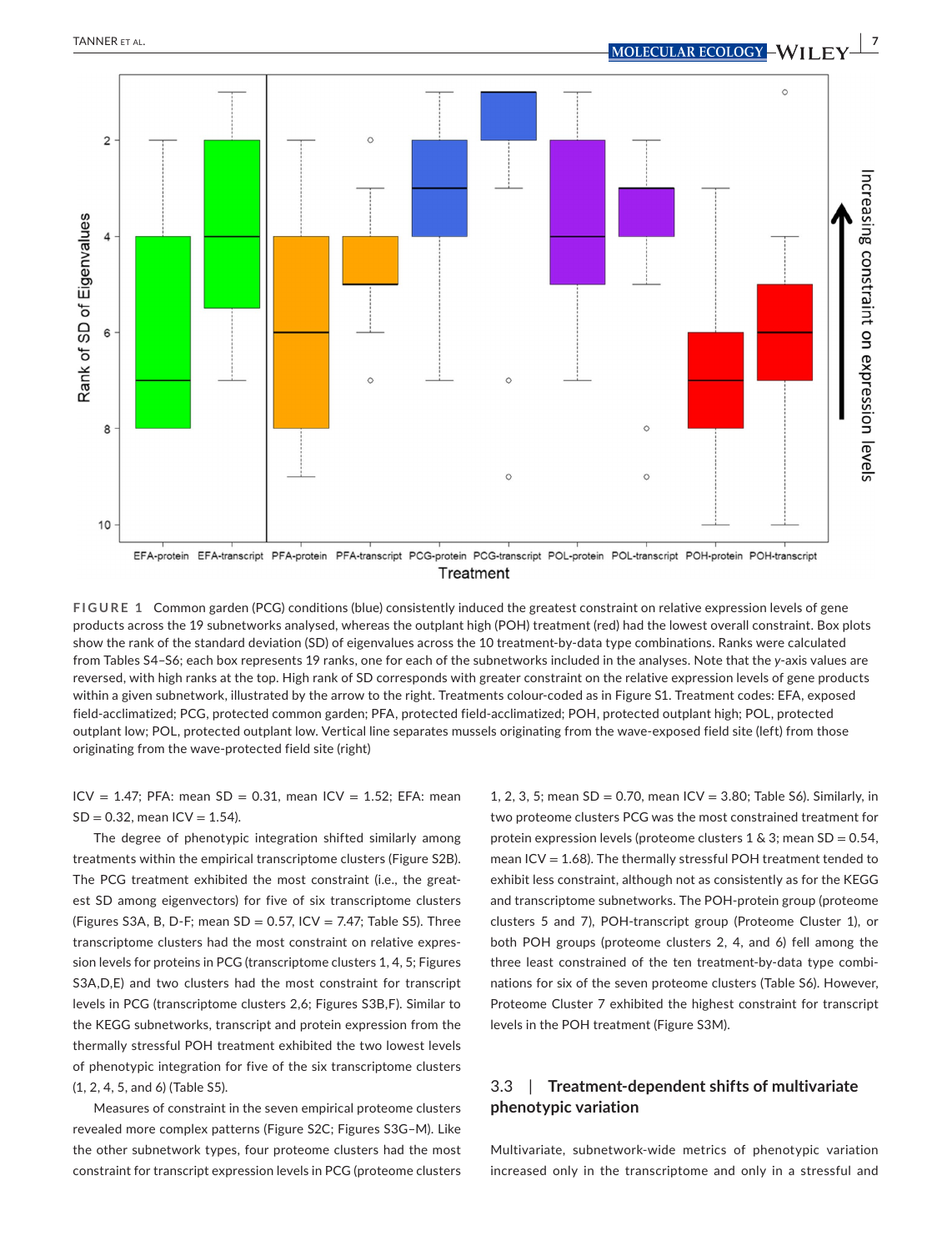

<span id="page-7-0"></span>**FIGURE 2** Subnetwork-wide phenotypic integration metrics for transcript and protein expression levels in six KEGG pathways. Solid lines indicate transcript expression, dashed lines indicate protein expression. For each eigenvector the corresponding eigenvalue reflects the proportion of total variation in expression in that dimension. Subnetworks whose component gene products are tightly constrained in their relative expression levels across individuals have large first eigenvalues (for example, proteasome solid blue PCG treatment) and/or very small eigenvalues beyond the first few eigenvectors. For example, the PCG treatment's eigenvalues for transcript levels (solid blue lines) drop to zero rapidly with increasing eigenvector number, despite not always exhibiting the absolute largest first eigenvalue in all panels. Consequently, PCG transcript levels exhibit the largest SD among eigenvectors for all six pathways, indicating the most tightly constrained expression. By contrast, POH transcript levels (solid red lines) are less constrained across individuals in all panels, with larger eigenvalues at higher eigenvector numbers. Treatment codes: EFA, exposed field-acclimatized; PCG, protected common garden; PFA, protected fieldacclimatized; POH, protected outplant high; POL, protected outplant low. The proteolysis pathway had few eigenvalues, because only four genes were represented in the data set

heterogeneous treatment. All nine of the significant pairwise comparisons of multivariate MAD among treatments (out of 380 total comparisons) involved a larger magnitude of variation in the POH treatment for transcript levels (1.74 times greater MAD on aver-age; Table [2](#page-8-0); see Table S7 for uncorrected results). Multivariate MAD for transcript levels in POH was significantly elevated compared to the EFA treatment for five subnetworks, including glycolysis and proteasome pathways. Multivariate MAD in POH was elevated relative to the PCG treatment for transcriptome cluster 1 (Table [2](#page-8-0)). The POH treatment exhibited a greater magnitude of variation relative to PFA treatment for three subnetworks (Table [2](#page-8-0)).

### 3.4 | **Expression levels of hundreds of genes exhibit greater variation in stressful treatments**

Gene-by-gene comparisons of variation in expression levels among the five treatments revealed 222 unique genes (21.76% of the 1020 genes in the 19 subnetworks) for which transcript and/or protein variation significantly differed between any two treatments (Table S8). Overall, there were 57 significant pairwise comparisons within KEGG pathways (55 for transcript, 2 for protein) involving 15 unique genes (Table [3\)](#page-9-0); 664 significant comparisons within empirical transcriptome clusters (646 for transcript, 18 for protein) involving 220 unique genes; and none within empirical proteome clusters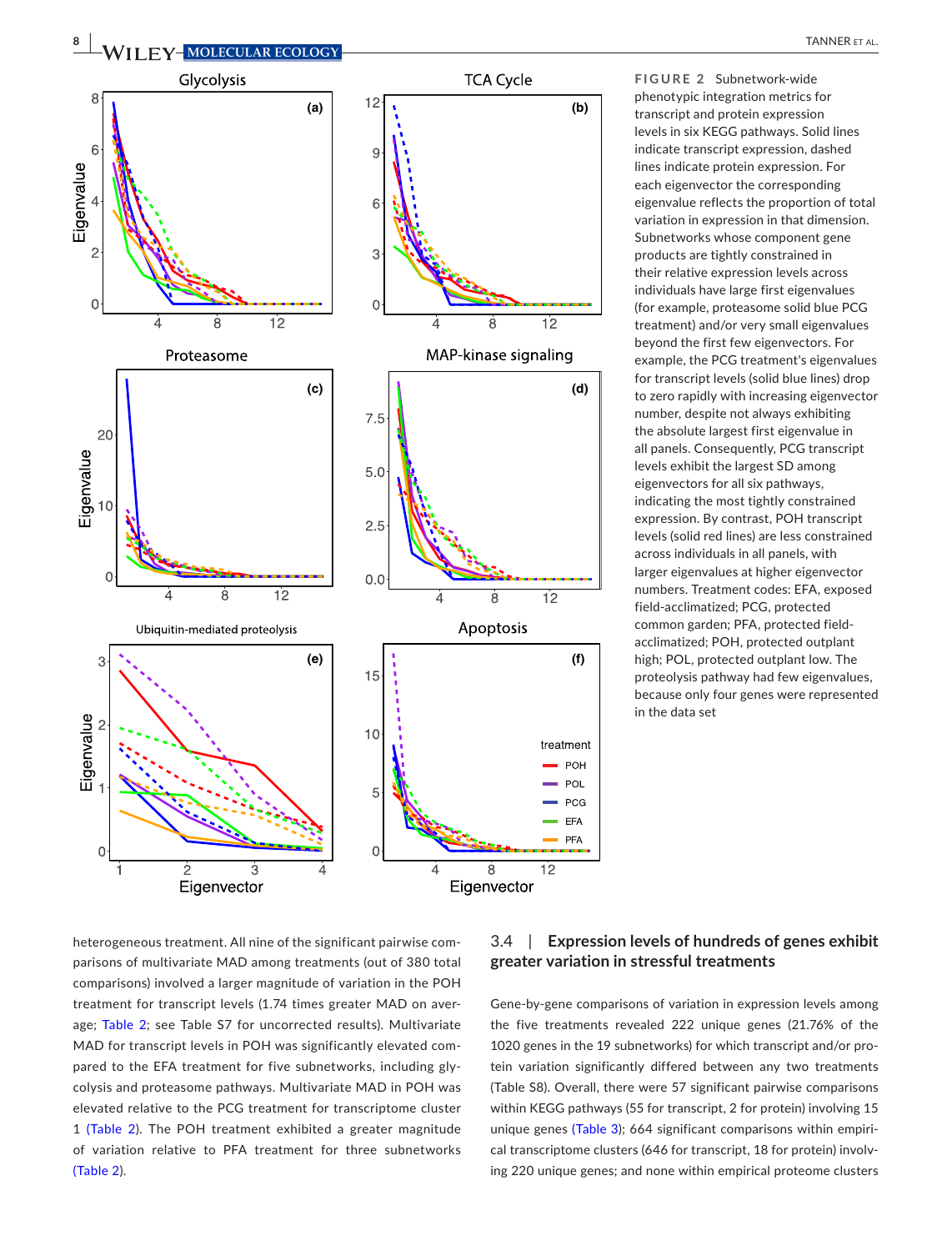TANNER et al. **<sup>|</sup> 9**

<span id="page-8-0"></span>**TABLE 2** Significant pairwise comparisons of subnetwork-wide, multivariate median absolute deviation (MAD) among the five treatments. Comparisons were limited to the same data type (transcript or protein levels). The treatment listed first (treatment 1; T1) exhibited greater multivariate MAD than treatment 2 (T2), interpreted as greater interindividual variation

| Subnetwork              | Data type  | <b>Treatment 1</b> | Multivariate<br>MAD(T1) | <b>Treatment 2</b> | Multivariate<br>MAD(T2) | Adjusted p |
|-------------------------|------------|--------------------|-------------------------|--------------------|-------------------------|------------|
| Glycolysis              | Transcript | <b>POH</b>         | 4.20                    | <b>EFA</b>         | 2.71                    | .03        |
| <b>Glycolysis</b>       | Transcript | <b>POH</b>         | 4.20                    | <b>PFA</b>         | 3.04                    | .03        |
| Proteasome              | Transcript | <b>POH</b>         | 4.55                    | EFA                | 2.35                    | < 0.001    |
| Proteome cluster 1      | Transcript | <b>POH</b>         | 6.21                    | <b>EFA</b>         | 4.43                    | .014       |
| Proteome cluster 1      | Transcript | <b>POH</b>         | 6.21                    | <b>PFA</b>         | 4.41                    | .014       |
| Proteome cluster 4      | Transcript | <b>POH</b>         | 2.23                    | <b>EFA</b>         | 1.12                    | .038       |
| Transcriptome cluster 1 | Transcript | <b>POH</b>         | 17.90                   | <b>PCG</b>         | 8.20                    | .003       |
| Transcriptome cluster 1 | Transcript | <b>POH</b>         | 17.90                   | <b>EFA</b>         | 9.97                    | .035       |
| Transcriptome cluster 1 | Transcript | <b>POH</b>         | 17.90                   | <b>PFA</b>         | 9.04                    | .005       |

*Note:* Treatment codes – EFA, exposed field-acclimatized; PCG, protected common garden; PFA, protected field-acclimatized; POH, protected outplant high; POL, protected outplant low.

(Table S8). Some differentially variable genes mapped to more than one subnetwork.

The unmasking hypothesis predicts a predominant pattern of enhanced variation in expression levels in more stressful conditions. Across all subnetwork types, 650 of the 721 significant pairwise treatment comparisons (90.2%) involved the stressful and heterogeneous POH treatment, 494 of which (76.0%) indicated higher variation in expression in that treatment (178 relative to EFA, 123 relative to PCG, 178 relative to PFA, 15 relative to protected outplant low [POL]). The mean effect sizes for those genes with higher variation in the POH treatment were  $1.21 \pm 0.30$  [SD] and  $1.36 \pm 0.41$  in KEGG pathways and transcriptome clusters, respectively.

Closer examination of the gene-by-gene patterns of phenotypic variation revealed three additional observations. First, variation in the POL treatment exceeded that in POH in a considerable number of cases. Specifically, POL variation exceeded POH variation for transcript levels of nine unique KEGG pathway genes (bold in Table [3](#page-9-0)). These nine genes primarily play roles in energy metabolism or protein homeostasis. Within transcriptome clusters, 118 of 174 unique genes (67.8%) that were identified as differentially variable in at least one treatment comparison involving POH exhibited elevated variation in POH relative to the same three treatments (PCG, EFA, and PFA). Yet, for each of these 118 genes the magnitude of variation for expression in POL exceeded POH (see shaded rows in Table S8). Nearly all of these 118 genes differed in variation for transcript levels; only one instance involved shifts in protein-level variation for a putative NAD(P)H: quinone oxidoreductase (Table S8). These 118 genes were associated most commonly with processes related to protein homeostasis (GO:0006457 protein folding, 14 genes; GO:0042026 protein refolding, 5 genes; GO:0006886 intracellular protein transport, 4 genes), redox balance (GO:0045454 cell redox homeostasis, 5 genes; GO:0055114 oxidation-reduction process, 5 genes), and cytosolic carbohydrate metabolism (GO:0006094 gluconeogenesis, 3 genes; GO:0006096 glycolytic process, 3 genes), all of which are components of the cellular stress response.

Second, a small subset of 15 genes in transcriptome clusters 1–3 exhibited higher MAD for one of the more benign treatments relative to the POH treatment (Table S9). Seven instances were between PCG and POH (mean effect size =  $1.40 \pm 0.39$ ), and eight were between EFA and POH (mean effect size  $= 1.19 \pm 0.22$ ). In addition to the antioxidant glutathione S-transferase, this group included several genes involved in chromatin (re)organization. The only proteinlevel example in this group was ribose-5-phosphate isomerase, which contributes to nucleic acid/nucleotide biosynthesis via the nonoxidative branch of the pentose phosphate pathway.

Third, surprisingly there were no genes for which MAD values for transcript and protein expression levels shifted significantly in the same direction between the same two treatments. One gene had opposing patterns for MAD of transcript and protein levels between the same two treatments; within transcriptome cluster 1, ribose-5-phosphate isomerase had elevated variation in EFA relative to POH for protein expression, whereas transcript variation shifted in the opposite direction (Table S8).

### 3.5 | **Little evidence for buffering of variation in expression levels between transcriptome and proteome**

We also compared variation between expression levels of transcripts and their corresponding proteins to search for a systematic bias toward elevated variation at the transcript level, as would be expected if there were buffering between these steps of the gene expression cascade. In our subnetwork-wide analyses, we found considerable evidence refuting the notion that molecular phenotypes are more constrained at the protein than at the transcript level. Specifically, within KEGG pathways, transcript relative expression levels were more constrained than the corresponding protein levels in 29 of 30 (96.7%) pathway-by-treatment combinations (Figure S2A, Table S4). Similarly, transcript expression within empirical transcriptome and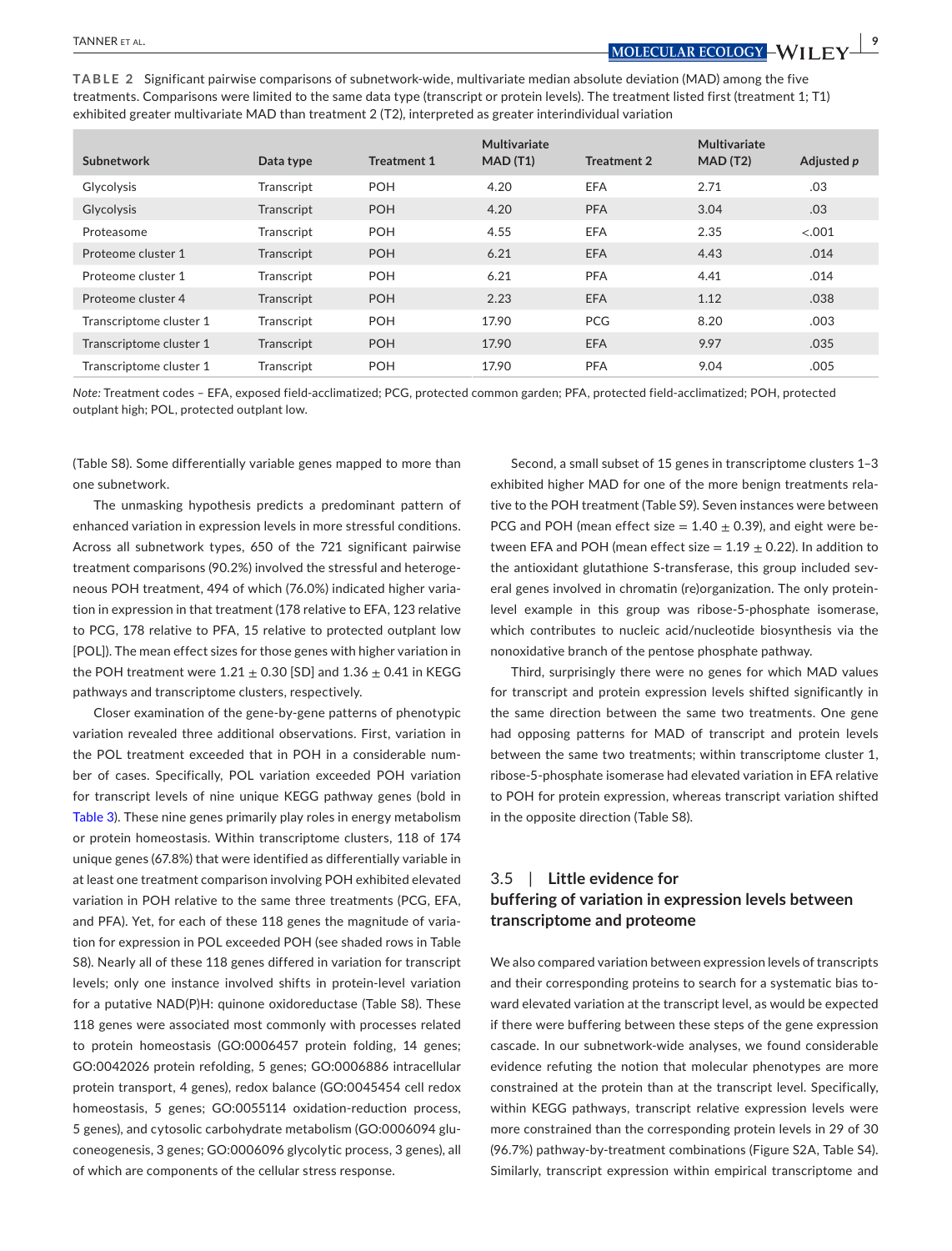| <b>Gene description</b>                                                          | Significant treatment comparisons                 |
|----------------------------------------------------------------------------------|---------------------------------------------------|
| Triosephosphate isomerase                                                        | EFA-POL*, POH-EFA, EFA-PFA*, POL-<br>POH, POH-EFA |
| Isocitrate dehydrogenase                                                         | POH-EFA, POH-PFA                                  |
| Heat shock cognate 71 kDa protein                                                | POH-EFA, POH-PCG, POH-PFA,<br>POL-EFA, POL-PFA    |
| cdc42 homologue                                                                  | POH-EFA, POH-PCG, POH-PFA                         |
| Succinate dehydrogenase (ubiquinone) iron-sulphur<br>subunit, mitochondrial-like | POH-EFA                                           |
| Phosphoenolpyruvate carboxykinase, cytosolic<br>(GTP)-like (two isoforms)        | POH-PCG, POH-EFA, POH-PFA,<br><b>POL-POH</b>      |
| Heat shock protein 70                                                            | POH-EFA, POH-PCG, POH-PFA,<br>POL-POH             |
| Fructose-1,6-bisphosphatase 1-like isoform X2                                    | POH-EFA, POH-PFA, POL-POH                         |
| Pyruvate carboxylase, mitochondrial-like isoform X1                              | POH-EFA. POH-PFA. POL-POH                         |
| Serine/threonine-protein kinase PAK 3-like isoform<br>X <sub>3</sub>             | POH-EFA, POH-PCG, POH-PFA,<br>POL-POH             |
| Ubiquitin-like modifier-activating enzyme 1                                      | POH-PFA, POL-POH                                  |
| Septin-2-like isoform X2                                                         | POH-POL                                           |
| Filamin-A-like isoform X1                                                        | POH-EFA, POH-PCG, POH-PFA,<br>POL-POH             |
| Dihydrolipoyl dehydrogenase, mitochondrial (two<br>isoforms)                     | POH-EFA, POH-PCG, POH-PFA,<br><b>POL-POH</b>      |
| Phosphoglycerate kinase                                                          | POH-EFA, POH-PCG, POH-PFA,<br>POL-POH             |

<span id="page-9-0"></span>**TABLE 3** KEGG pathway genes identified as significantly different in univariate MAD for transcript or protein levels between two or more treatments. In all cases, the first listed treatment exhibited higher inter-individual variation than the second. Bold font indicates genes for which transcript level variation in the POL treatment exceeded that in POH (see text). Two genes (phosphoenolpyruvate carboxykinase, cytosolic [GTP]-like and dihydrolipoyl dehydrogenase, mitochondrial) were represented by two isoforms in the data set; both isoforms had the same significant treatment comparisons. All but two significant treatment comparisons were for transcript levels; the two significant comparisons for protein levels are denoted with asterisks

proteome clusters was more constrained for the large majority of cluster-by-treatment combinations (20 out of 30 [66.7%], and 22 out of 35 [62.9%], respectively) (Figures S2B,C; Tables S5 and S6).

Similar patterns emerged in gene-by-gene comparisons; although relatively few, significant comparisons overwhelmingly demonstrated greater phenotypic variation at the protein than at the transcript level. When we pooled across all 41 mussels, none of the 1519 genes in the data set exhibited a global difference in variation between transcript and protein levels. Inspection of treatmentspecific patterns revealed 12 instances of variation for protein expression levels exceeding that for transcript levels; these were largely concentrated in the POH and POL treatments (Table [4](#page-10-0)). In KEGG pathways, four unique genes (3.9% of KEGG genes analysed) exhibited significantly greater variation for protein levels (mean effect size =  $2.25 \pm 0.23$ , Table [4](#page-10-0)). Within empirical transcriptome clusters, protein variation was higher than transcript variation for seven genes (0.46% of all empirical subnetwork genes analysed; mean effect size =  $2.94 \pm 0.86$ ), including two in POH and five in POL (Table [4](#page-10-0)). There were no instances in the empirical proteome clusters.

Protein levels also tended to exhibit higher variation among individuals than transcript levels when variation was averaged across all of the genes within a subnetwork. Specifically, in 72 of the 95 subnetwork-by-treatment scenarios analysed, protein levels exhibited higher mean variation (quantified as mean of the scaled univariate MAD values for the subnetwork) relative to transcript levels (Figure S4, black bars in A[all], B[i–v], and C[i–iii, v, vii]). The

majority of the 23 instances of higher mean transcript variation occurred in two treatments. Specifically, six subnetworks had higher average transcript than protein variation in the POH treatment (Figures S4A[i, iii, iv], C[i, iv, vii]), and 10 subnetworks had higher average transcript than protein variation in the PCG treatment (Figures S4A[iii, v], B[iii, iv, v, vi], C[ii, iii, iv, vi]).

### 4 | **DISCUSSION**

Three complementary methods of analysing interindividual phenotypic variation within subnetworks of the gill transcriptome and proteome of adult *M*. *californianus* tell a broadly consistent story. Environmental stress in combination with environmental heterogeneity is associated with greater magnitudes of variation in expression levels, as well as with a breakdown in phenotypic integration (i.e., reduced correlation of expression levels) within subnetworks of the transcriptome and proteome. These results generally support the unmasking hypothesis introduced above, and they provide a more nuanced assessment than global trends for these same data sets at the transcriptome-wide and proteome-wide scale (Tanner & Dowd, [2019](#page-14-6)). Other physiological measurements conducted on the same individuals analysed here indicate that variation in antioxidant capacities and organismal metabolic rate is similarly unmasked in more stressful and heterogeneous treatments (Jimenez et al., [2015](#page-13-15)). Context-dependent patterns of phenotypic variation have only infrequently been explored for physiological traits, but behavioural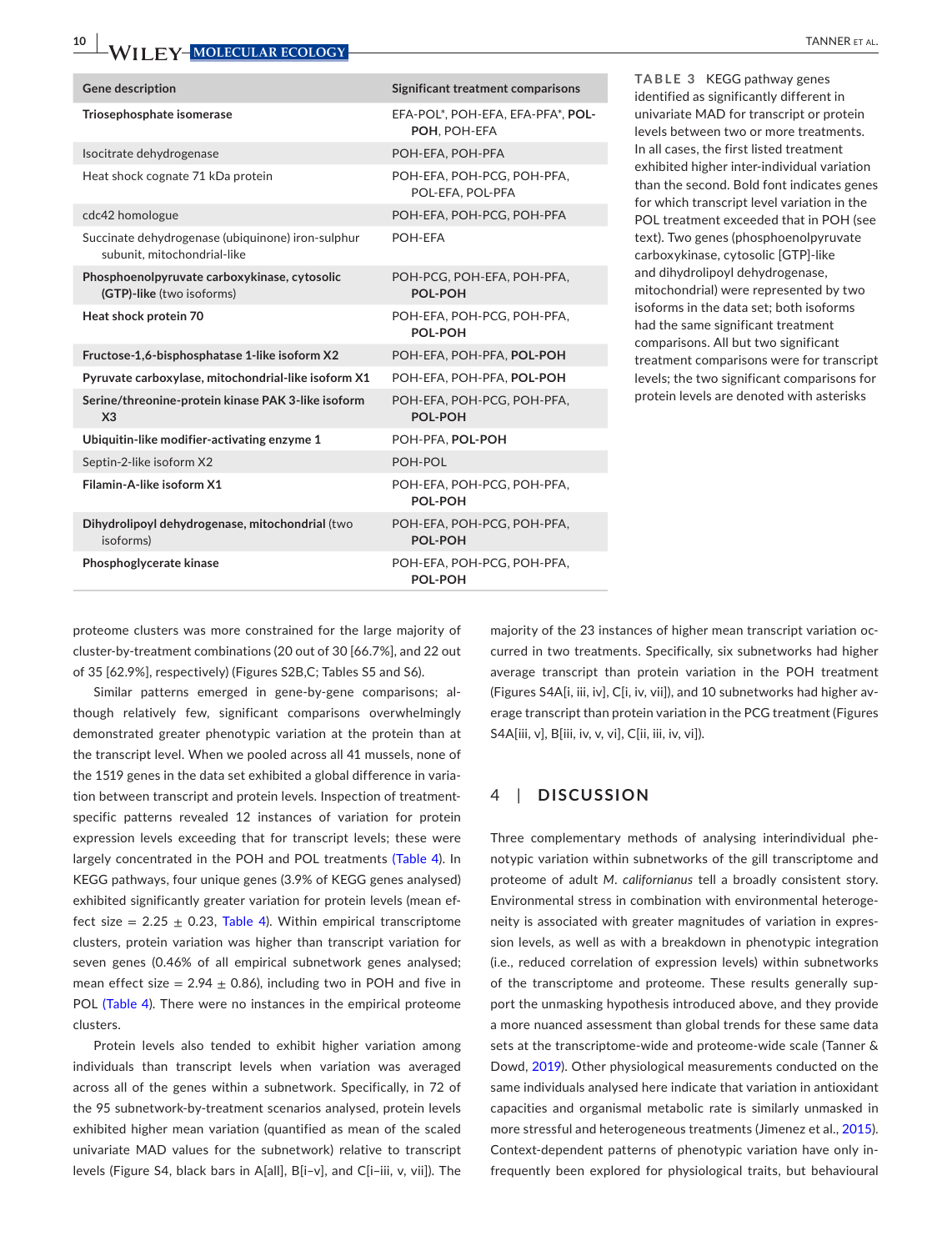<span id="page-10-0"></span>

| TABLE 4 Genes with significant differences in the magnitude of interindividual variation between protein and transcript expression levels |  |  |
|-------------------------------------------------------------------------------------------------------------------------------------------|--|--|
| within a treatment group. Protein variation is higher than transcript variation in each case                                              |  |  |

| Subnetwork              | <b>Treatment</b> | <b>Gene description</b>                                                 | <b>Effect size</b> | Adjusted<br>p |
|-------------------------|------------------|-------------------------------------------------------------------------|--------------------|---------------|
| Transcriptome cluster 1 | <b>POH</b>       | Adenylate kinase 8-like                                                 | 2.42               | .020          |
| Transcriptome cluster 1 | <b>POL</b>       | Fructose-1,6-bisphosphatase 1-like isoform X2                           | 3.53               | .005          |
| Transcriptome cluster 1 | <b>POL</b>       | Uncharacterized protein LOC110455829                                    | 3.20               | .005          |
| Transcriptome cluster 1 | POL              | Major egg antigen-like                                                  | 2.60               | .012          |
| Transcriptome cluster 1 | <b>POL</b>       | Endoplasmic reticulum chaperone BiP                                     | 3.61               | .012          |
| Transcriptome cluster 2 | <b>POL</b>       | Heat shock protein 70                                                   | 3.80               | .028          |
| Transcriptome cluster 5 | <b>POH</b>       | Calmodulin 3b (phosphorylase kinase, delta)                             | 1.39               | .032          |
| <b>Glycolysis</b>       | <b>POH</b>       | Pyruvate dehydrogenase E1 component subunit beta,<br>mitochondrial-like | 2.58               | .001          |
| MAP-kinase signalling   | <b>EFA</b>       | Filamin-A-like isoform X1                                               | 2.17               | .017          |
| MAP-kinase signalling   | <b>PFA</b>       | Heat shock protein 70                                                   | 2.06               | .031          |
| TCA cycle               | <b>PFA</b>       | Dihydrolipoyl dehydrogenase, mitochondrial                              | 2.04               | .035          |
| <b>TCA cycle</b>        | POL              | Dihydrolipoyl dehydrogenase, mitochondrial                              | 2.38               | .014          |

*Note:* Treatment codes – EFA, exposed field-acclimatized; PFA, protected field-acclimatized; POH, protected outplant high; POL, protected outplant low.

studies demonstrate robustly that stress acts to expose variation (Roche et al., [2016](#page-14-28); Westneat et al., [2015](#page-15-6)). Such findings further illustrate that the relationships between phenotypic variation and the surrounding environment are dynamic and complex (Canino-Koning et al., [2019](#page-13-23); Chen et al., [2019;](#page-13-24) Oleksiak & Crawford, [2012](#page-14-1); Takahashi, [2018](#page-14-29)).

Notably, these trends appear only in some subnetworks of the mussel transcriptome and proteome, and for only some of their component genes. Inconsistent patterns of variation among genes and/or functions necessitate caution when attempting to generalize the effects of environmental conditions on phenotypic variation. Patterns of variation also manifest uniquely in these data at the transcript and protein stages of the gene expression cascade, with little overlap. Finally, the apparent release of expression constraints within subnetworks under stressful conditions implicates specific, labile subnetwork "nodes" (see Table [3](#page-9-0)) as possible contributors to variation in physiological phenotypes and performance.

### 4.1 | **Relative expression levels within mussel subnetworks are more constrained in benign than in stressful conditions**

Common garden conditions consistently exhibited high levels of phenotypic integration, with high correlation of expression levels within the subnetworks analysed here (Figure [1](#page-6-0)). Mussels in this putatively most benign treatment were continuously submerged, under constant cool temperature. The concentration of most of the variance in each subnetwork into one eigenvalue (Figure [2](#page-7-0) & Figure S3) implies relatively tightly coordinated expression mechanisms across genes (Hanisch et al., [2002](#page-13-25); van Waveren & Moraes, [2008\)](#page-15-7). Individuals did vary in their absolute expression levels in common garden, but expression levels of the genes within their relatively constrained subnetworks tended to rise and fall together. In contrast, we consistently found the least constraint on subnetwork-wide expression levels in more stressful and heterogeneous treatments, particularly in the protected outplant high treatment.

This pattern of reduced subnetwork-wide phenotypic integration under stressful conditions appears consistent with broadly conserved patterns in the stress response. Specifically, because environmental stress is known to selectively induce expression of a core suite of defence genes (Kültz, [2005](#page-14-7)), relative expression levels of most other genes must decrease by comparison. The logical prediction, supported by many of our observations, is decreased integration among the components of subnetworks that contain those core stress response genes when compared to more benign conditions.

The more difficult, still unresolved question is whether relative capacities to upregulate only core stress response genes truly differentiate individuals in their abilities to cope with environmental stress. This conjecture appears commonly in the literature, for example in discussion of the role of molecular chaperones in heat resilience (e.g., Chen et al., [2018;](#page-13-26) Moseley, [1997](#page-14-30)). Alternatively, differences among individuals in the ability to sustain expression of a complementary suite of genes outside of the core stress response may ultimately predict interindividual differences in physiological outcomes (Dixon et al., [2020](#page-13-27); Wang et al., [2013;](#page-15-8) Zhao et al., [2016](#page-15-9)); this alternative rests on the assumption that nearly all individuals sufficiently activate the core stress response. To date, we have insufficient longitudinal expression or performance data on our study organism to fully evaluate these alternatives, but our empirical results tend to support the latter explanation.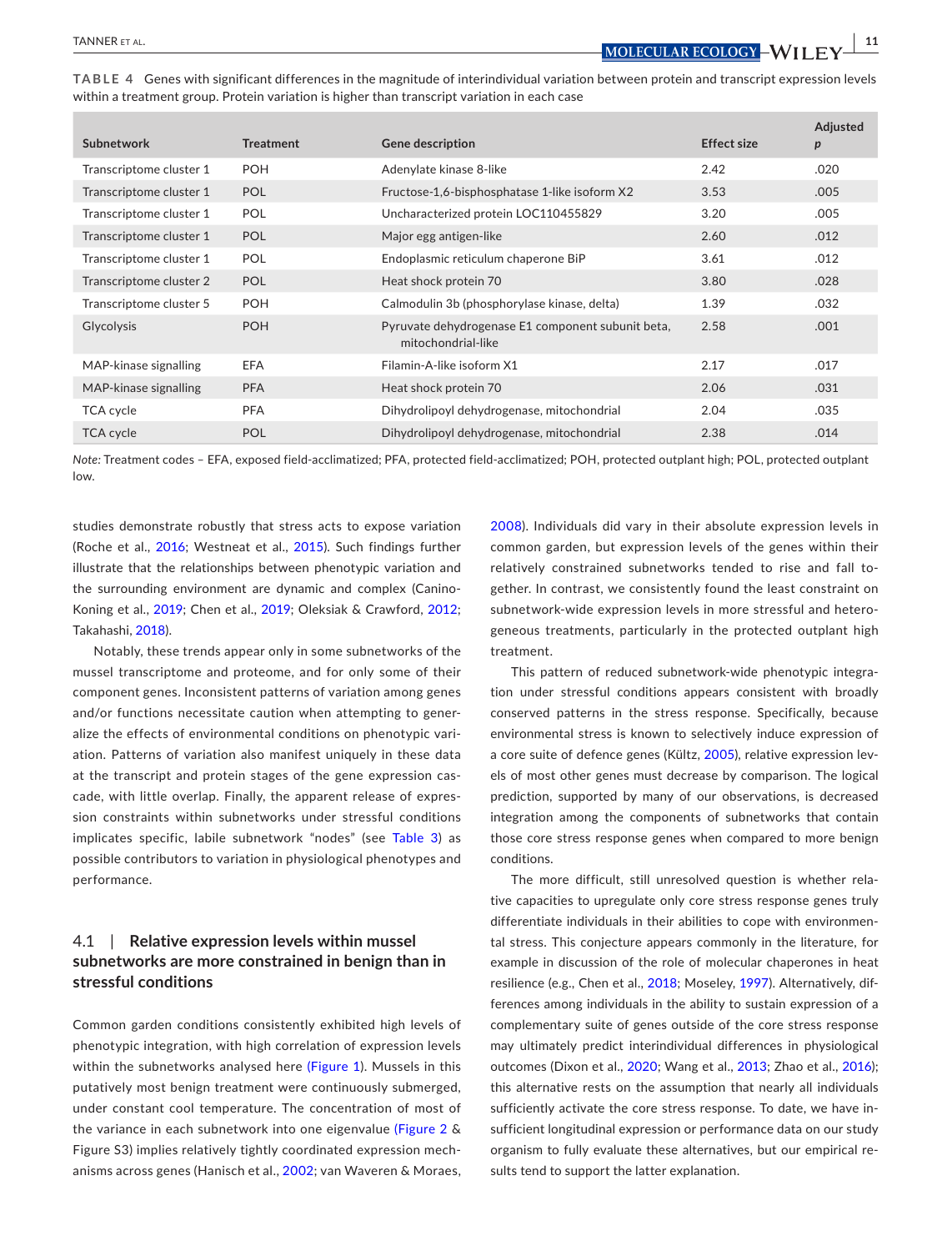**12 WII FY-MOLECULAR ECOLOGY TANNER ET AL.** 

Specifically, the empirical coexpression clusters generated from our data sets encompass a diffuse set of biological functions. For example, transcriptome cluster 2 was significantly enriched in numerous GO terms related to ribosome structure and translation, a pattern driven by genes not frequently implicated in the core cellular stress response. Yet, this large coexpression cluster also contained genes representing a variety of classical core stress response functions: antioxidants (e.g., thioredoxin, glutathione S-transferase), protein stabilization and turnover (e.g., several proteasome subunits, heat shock protein 70), and energy metabolism (e.g., cytochrome *c* oxidase subunits, succinate dehydrogenase, glyceraldehyde-3 phosphate dehydrogenase) (Abele & Puntarulo, [2004](#page-12-3); Buttemer et al., [2010](#page-13-28); Tomanek, [2015](#page-15-10)). Indeed, nearly all of the genes in the six KEGG pathways – which were chosen for their known or putative roles in the stress response – were also represented in the de novo empirical subnetworks. Yet, these KEGG genes were distributed across the empirical subnetworks and interspersed with a variety of other functions (Table S2). Further investigation of these apparent linkages among diverse functional groups is needed under different environmental conditions to expand our knowledge of the many facets of the stress response.

Furthermore, it is likely that the covariance structures and composition of coexpression subnetworks themselves shift among environmental contexts (Adamo, [2012](#page-12-4); Fait et al., [2020](#page-13-29); Guy et al., [2008\)](#page-13-30). With larger sample sizes than employed here, an even more nuanced approach would be to regenerate the empirical subnetworks using only individuals from a single treatment condition and to then compare the composition of subnetworks across treatments.

### 4.2 | **Stressful and heterogeneous conditions unmask phenotypic variation in expression, both subnetwork-wide and on a gene-bygene basis**

Overwhelmingly across the 19 subnetworks, expression levels in the protected outplant high (POH) treatment tended to be more variable among individuals, particularly when compared with common garden and field-acclimatized conditions. We anticipated that analyses of multivariate or univariate MAD would largely mirror subnetwork-wide trends from the phenotypic integration analysis, such that MAD would be higher in less constrained treatment-bydata type groups. In line with this prediction, a pattern of high MAD in POH treatment was evident for both entire subnetworks and their individual component genes. Over 91% of all significant comparisons among treatments for individual genes revealed higher variation in the POH or POL treatments. Many of these genes play roles in the cellular stress response (e.g., molecular chaperones, oxidative stress response proteins) and/or cytosolic (i.e., anaerobic) energy metabolism. In contrast with this overall pattern, a much smaller subset of genes had greater variation in benign conditions. This latter group of genes appear largely associated with chromatin organization and transcriptional regulatory functions.

The contrasting patterns of variation in expression for stress/ metabolism and transcription are reminiscent of previous findings in *M*. *californianus* (Gracey et al., [2008\)](#page-13-16). That study identified a "celldivision" cluster of genes for which expression levels oscillated between high and low tide. Notably, this cell-division cluster was anticorrelated with expression of a "metabolism" gene cluster (Gracey et al., [2008\)](#page-13-16). These oscillations were larger in magnitude at a high intertidal site. Taken together, the current results and those of Gracey et al. ([2008](#page-13-16)) highlight the complex, disparate regulation of different cellular functions in mussels.

The present study captures patterns of variation primarily using field treatments, but further work is needed to disentangle the environmental factors that are responsible for these patterns. For example, at the POH field site prolonged periods of air exposure allow individuals to reach high body temperatures, but an increase in the magnitude of heterogeneity in body temperature accompa-nies the increased mean (Denny et al., [2011](#page-13-9); Miller & Dowd, [2019\)](#page-14-16). Interestingly, variation of individual genes was greater in the POL treatment than in POH more frequently than the reverse pattern occurred. Mussels at the POL site can also reach high mean body temperatures, albeit usually for a shorter duration during low tide. Furthermore, heterogeneity of mussel body temperature is also substantial at the POL site (Miller & Dowd, [2019](#page-14-16); Table [1](#page-2-0)). As noted above, our experimental design cannot distinguish between an elevated mean temperature, elevated thermal heterogeneity, or only the two in combination as the driver of variation in expression levels. However, given the positive correlation between mean and heterogeneity for body temperatures of our study organism (Miller & Dowd, [2019](#page-14-16)), it remains reasonable to conclude that more thermally stressful environmental conditions will tend to coincide with elevated variation in expression levels among neighbouring mussels.

### 4.3 | **Expression variability is higher for proteins than for transcripts in some cases**

Overall, we found little evidence for buffering of variation between the transcript and protein stages of the gene expression cascade. Rather, our results implicate translational control as a likely mechanism generating variation among individuals at the protein level (Gawron et al., [2014](#page-13-31); Lackner et al., [2012](#page-14-13); Vasquez et al., [2014](#page-15-11)). Although transcriptome-wide variation exceeded proteome-wide variation in the whole data set (Tanner & Dowd, [2019\)](#page-14-6), we observed only the opposite pattern in the current, targeted analyses. At both the subnetwork-wide and individual-gene scales, these instances of higher phenotypic variation for protein expression relative to transcript expression were more prevalent in more stressful and heterogeneous treatments. These seemingly contradictory results might be reconciled in part by the fact that the 19 subnetworks encompassed only a fraction of the total transcriptome/proteome.

Given the larger percentage of imputed values in the protein expression data set, these patterns should be interpreted with caution.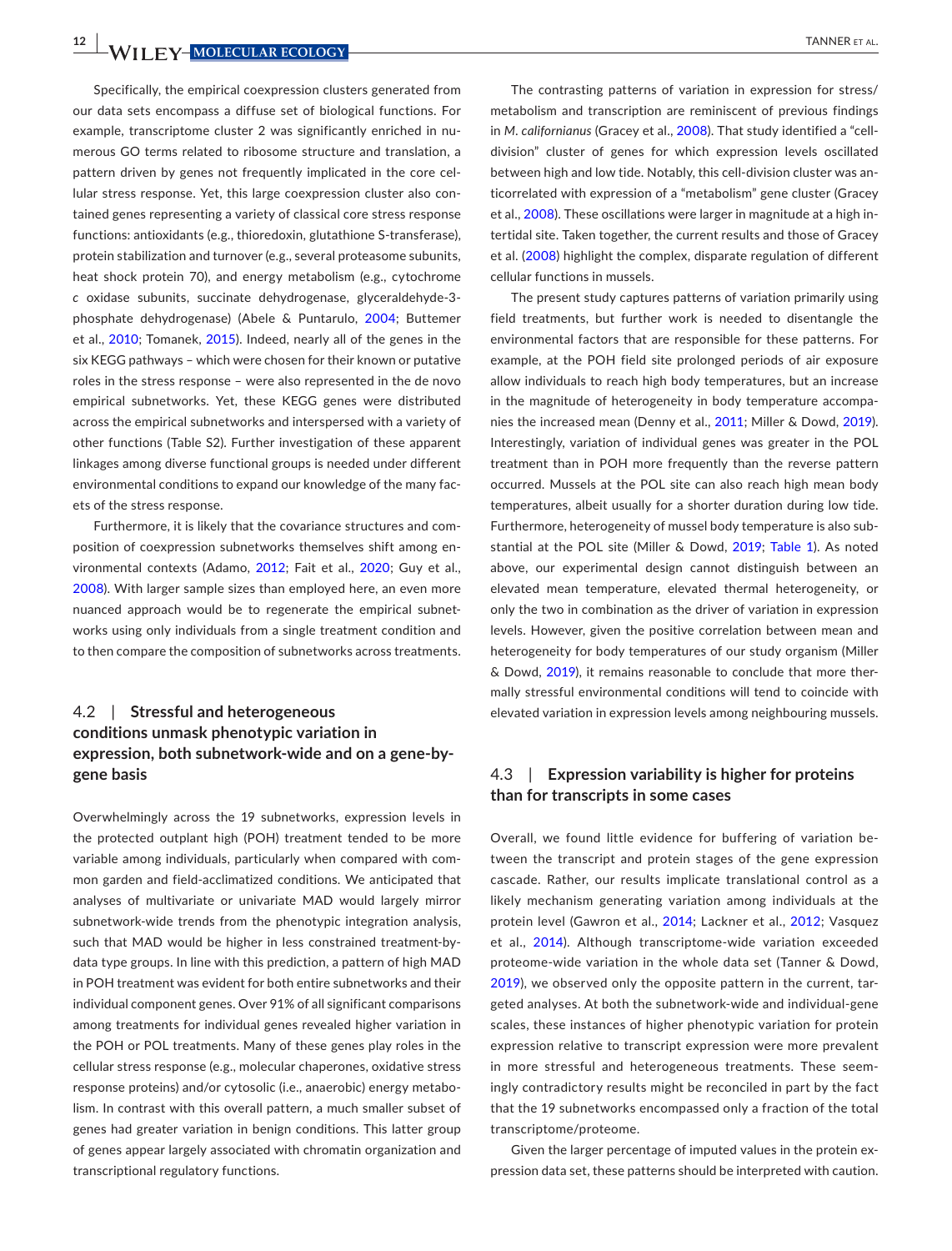However, we suspect that our imputation method artificially underestimates the magnitude of variation in protein expression levels. Therefore, additional data are unlikely to systematically reverse the direction of the observed differences between protein and transcript variation.

We cannot attribute the nearly complete disconnect between patterns of variation for transcript and protein levels to any specific mechanism, in part because the data capture only a single snapshot in time. Importantly, there are several molecular mechanisms that might introduce temporal lags between the transcriptome and proteome, including recent discoveries in mRNA processing and turnover and the role of micro-RNAs in regulation of expression (Baek et al., [2008](#page-12-5); Greenbaum et al., [2003;](#page-13-32) Liu et al., [2016](#page-14-12); Mata et al., [2005](#page-14-31)). Additional work incorporating a time-course of sampling is needed to examine the persistence of these observed patterns. In the mussel system, phenotypic variation could arise from cumulative environmental effects of benign/stressful treatment, single acute stress events immediately before sampling, or some combination. Some available data, including measurements of antioxidant capacities on the same individuals analysed here (Jimenez et al., [2015](#page-13-15)), suggest that the magnitude of physiological variation might not change over acute environmental stress episodes (Tanner & Dowd, [2019\)](#page-14-6). We attempted to control for any such effect in our design by sampling individuals during periods when the tide was just receding and before stressful conditions would be encountered on that day.

Other aspects of our results further highlight the disparities between the mussel transcriptome and proteome, perhaps most notably the fact that for no single gene did we observe transcript and protein expression variation shifting in the same direction between two treatments. This surprising result demands further study to examine whether it is generalizable across organisms and types of stressful environmental scenarios.

### 5 | **CONCLUSION**

The relationships among environmental heterogeneity, environmental stress, and phenotypic variation are complex, as illustrated here by context-dependent and subnetwork-dependent patterns of variation in transcript and protein expression levels. Stressful and environmentally heterogeneous conditions tended to unmask interindividual variation and reduce phenotypic integration within mussel subnetworks. Additional work is needed in the *M. californianus* system to further disentangle the roles of chronic and acute stress from that of environmental heterogeneity per se. Studies that expand on the instantaneous "snapshots" of variation captured here and that link variation in expression levels to performance metrics that are reasonable proxies for fitness should prove very informative. Nonetheless, the approaches implemented here can identify specific subnetworks or individual genes for which the environment strongly influences the magnitude of interindividual variation. Because such variation is crucial for evolutionary processes (Gould,

 **<u>MOLECULAR ECOLOGY</u>** - WILL FV  $\frac{13}{2}$ 

[1985](#page-13-33); Whitehead & Crawford, [2006](#page-15-12)), deeper exploration of interindividual variation in biochemical and physiological traits is essential. Circumstances arising from global change, such as an increasing frequency of stressful thermal events (Dowd & Denny, [2020](#page-13-34); Stillman, [2019](#page-14-32)), make understanding of these relationships critical to forecasting future biological responses.

#### **ACKNOWLEDGEMENTS**

Bhavya Papudeshi and Daniel Campo (transcriptomics) and Dietmar Kültz (proteomics) provided invaluable support. Four anonymous reviewers provided very thoughtful comments that improved the manuscript. This study was supported by National Science Foundation (USA) grants to W.W.D. (IOS-1256186, IOS-1655822) and the National Center for Genome Analysis Support (ABI-1458641, ABI-1759914).

#### **AUTHOR CONTRIBUTIONS**

Lani U. Gleason and W. Wesley Dowd designed the research, Lani U. Gleason generated transcriptome data, Richelle L. Tanner analysed data, Richelle L. Tanner and W. Wesley Dowd wrote the manuscript.

#### **DATA AVAILABILITY STATEMENT**

Raw sequencing data have been deposited in NCBI SRA BioProject [PRJNA800777](info:x-wiley/peptideatlas/PRJNA800777), <https://www.ncbi.nlm.nih.gov/sra/PRJNA800777>. Scripts can be found at [https://github.com/richelle-tanner/mussel](https://github.com/richelle-tanner/mussel-omics-variation)[omics-variation](https://github.com/richelle-tanner/mussel-omics-variation).

#### **ORCID**

*W. Wesley Dow[d](https://orcid.org/0000-0002-8153-1983)* <https://orcid.org/0000-0002-8153-1983>

#### **REFERENCES**

- <span id="page-12-3"></span>Abele, D., & Puntarulo, S. (2004). Formation of reactive species and induction of antioxidant defence systems in polar and temperate marine invertebrates and fish. *Comparative Biochemistry and Physiology Part A: Molecular & Integrative Physiology*, *138*(4), 405–415. [https://](https://doi.org/10.1016/j.cbpb.2004.05.013) [doi.org/10.1016/j.cbpb.2004.05.013](https://doi.org/10.1016/j.cbpb.2004.05.013)
- <span id="page-12-4"></span>Adamo, S. A. (2012). The effects of the stress response on immune function in invertebrates: An evolutionary perspective on an ancient connection. *Special Issue: the Neuroendocrine-Immune Axis in Health and Disease*, *62*(3), 324–330. [https://doi.org/10.1016/j.](https://doi.org/10.1016/j.yhbeh.2012.02.012) [yhbeh.2012.02.012](https://doi.org/10.1016/j.yhbeh.2012.02.012)
- <span id="page-12-0"></span>Badyaev, A. V. (2005). Stress-induced variation in evolution: From behavioural plasticity to genetic assimilation. *Proceedings of the Royal Society B: Biological Sciences*, *272*(1566), 877–886.
- <span id="page-12-5"></span>Baek, D., Villén, J., Shin, C., Camargo, F. D., Gygi, S. P., & Bartel, D. P. (2008). The impact of microRNAs on protein output. *Nature*, *455*(7209), 64. <https://doi.org/10.1038/nature07242>
- <span id="page-12-2"></span>Benjamini, Y., & Hochberg, Y. (1995). Controlling the false discovery rate: A practical and powerful approach to multiple testing. *Journal of the Royal Statistical Society: Series B (Methodological)*, *57*(1), 289–300.
- <span id="page-12-1"></span>Bryant, D. M., Johnson, K., DiTommaso, T., Tickle, T., Couger, M. B., Payzin-Dogru, D., Lee, T. J., Leigh, N. D., Kuo, T.-H., Davis, F. G., Bateman, J., Bryant, S., Guzikowski, A. R., Tsai, S. L., Coyne, S., Ye, W. W., Freeman, R. M., Peshkin, L., Tabin, C. J., … Whited, J. L. (2017). A tissue-mapped axolotl de novo transcriptome enables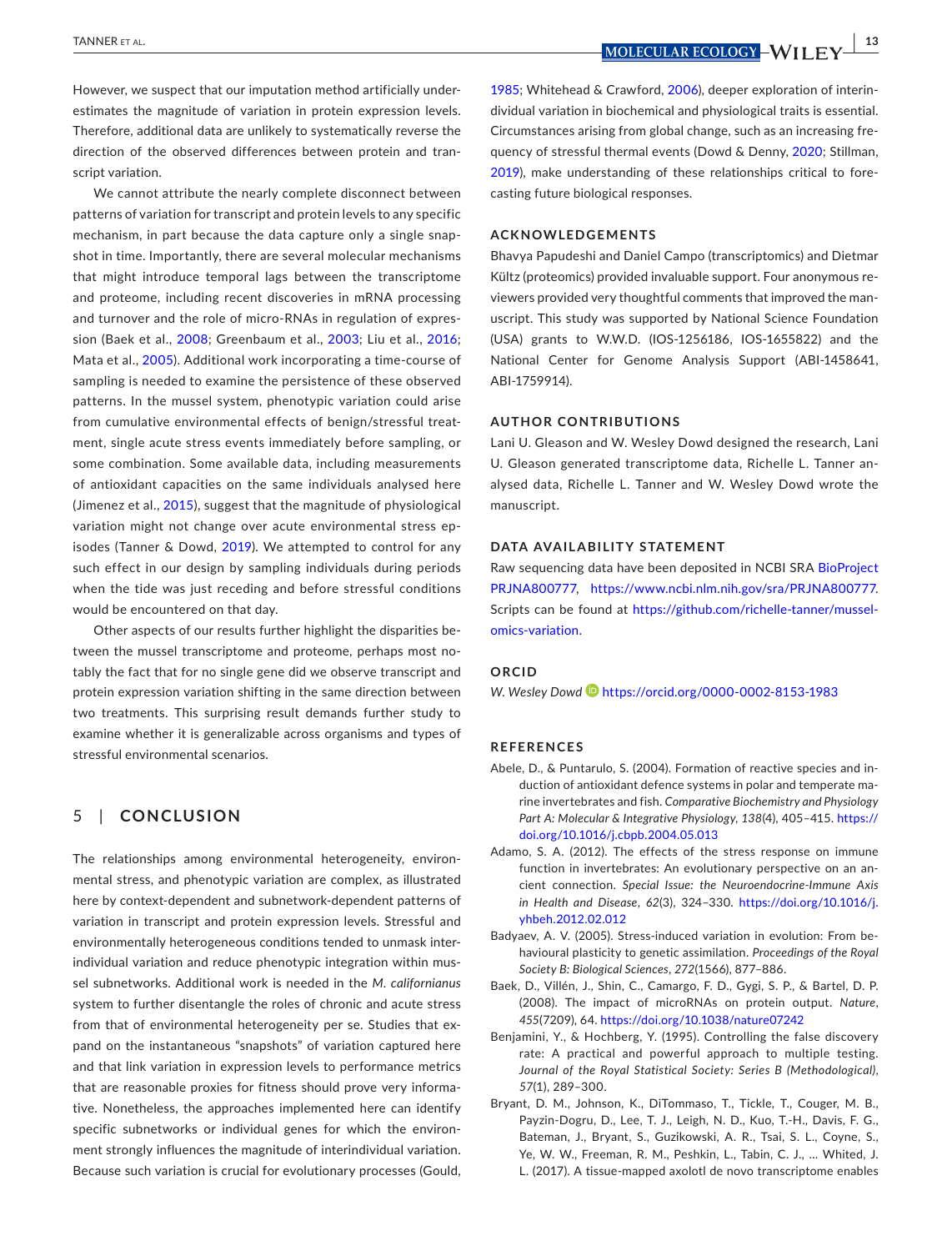# **14 ANDER EXECUTE ARE SECOLOGY 14 ANDER ET AL.**

identification of limb regeneration factors. *Cell Reports*, *18*(3), 762– 776.<https://doi.org/10.1016/j.celrep.2016.12.063>

- <span id="page-13-28"></span>Buttemer, W. A., Abele, D., & Costantini, D. (2010). From bivalves to birds: Oxidative stress and longevity. *Functional Ecology*, *24*(5), 971– 983. <https://doi.org/10.1111/j.1365-2435.2010.01740.x>
- <span id="page-13-19"></span>Calow, P., & Forbes, V. E. (1998). How do physiological responses to stress translate into ecological and evolutionary processes? *Comparative Biochemistry and Physiology Part A: Molecular & Integrative Physiology*, *120*(1), 11–16. [https://doi.org/10.1016/S1095-6433\(98\)10003-X](https://doi.org/10.1016/S1095-6433(98)10003-X)
- <span id="page-13-23"></span>Canino-Koning, R., Wiser, M. J., & Ofria, C. (2019). Fluctuating environments select for short-term phenotypic variation leading to longterm exploration. *PLoS Computational Biology*, *15*(4), e1006445. <https://doi.org/10.1371/journal.pcbi.1006445>
- <span id="page-13-26"></span>Chen, B., Feder, M. E., & Kang, L. (2018). Evolution of heat-shock protein expression underlying adaptive responses to environmental stress. *Molecular Ecology*, *27*(15), 3040–3054. [https://doi.org/10.1111/](https://doi.org/10.1111/mec.14769) [mec.14769](https://doi.org/10.1111/mec.14769)
- <span id="page-13-24"></span>Chen, C., Watanabe, H. K., Nagai, Y., Toyofuku, T., Xu, T., Sun, J., Qiu, J.- W., & Sasaki, T. (2019). Complex factors shape phenotypic variation in deep-sea limpets. *Biology Letters*, *15*(10), 20190504. [https://doi.](https://doi.org/10.1098/rsbl.2019.0504) [org/10.1098/rsbl.2019.0504](https://doi.org/10.1098/rsbl.2019.0504)
- <span id="page-13-20"></span>Cowan, K. J., & Storey, K. B. (2003). Mitogen-activated protein kinases: New signaling pathways functioning in cellular responses to environmental stress. *Journal of Experimental Biology*, *206*(7), 1107– 1115. <https://doi.org/10.1242/jeb.00220>
- <span id="page-13-17"></span>Cox, J., & Mann, M. (2008). MaxQuant enables high peptide identification rates, individualized p.p.b.-range mass accuracies and proteomewide protein quantification. *Nature Biotechnology*, *26*, 1367–1372.
- <span id="page-13-4"></span>Crawford, D. L., & Oleksiak, M. F. (2007). The biological importance of measuring individual variation. *Journal of Experimental Biology*, *210*(9), 1613–1621.<https://doi.org/10.1242/jeb.005454>
- <span id="page-13-9"></span>Denny, M. W., Dowd, W. W., Bilir, L., & Mach, K. J. (2011). Spreading the risk: Small-scale body temperature variation among intertidal organisms and its implications for species persistence. *Journal of Experimental Marine Biology and Ecology*, *400*(1–2), 175–190. <https://doi.org/10.1016/j.jembe.2011.02.006>
- <span id="page-13-27"></span>Dixon, G., Abbott, E., & Matz, M. (2020). Meta-analysis of the coral environmental stress response: Acropora corals show opposing responses depending on stress intensity. *Molecular Ecology*, *29*(15), 2855–2870.
- <span id="page-13-34"></span>Dowd, W. W., & Denny, M. W. (2020). A series of unfortunate events: Characterizing the contingent nature of physiological extremes using long-term environmental records. *Proceedings of the Royal Society B*, *287*(1918), 20192333. [https://doi.org/10.1098/](https://doi.org/10.1098/rspb.2019.2333) [rspb.2019.2333](https://doi.org/10.1098/rspb.2019.2333)
- <span id="page-13-8"></span>Dowd, W. W., King, F. A., & Denny, M. W. (2015). Thermal variation, thermal extremes and the physiological performance of individuals. *Journal of Experimental Biology*, *218*(12), 1956–1967. [https://doi.](https://doi.org/10.1242/jeb.114926) [org/10.1242/jeb.114926](https://doi.org/10.1242/jeb.114926)
- <span id="page-13-29"></span>Fait, A., Batushansky, A., Shrestha, V., Yobi, A., & Angelovici, R. (2020). Can metabolic tightening and expansion of co-expression network play a role in stress response and tolerance? *Plant Science*, *293*, 110409.<https://doi.org/10.1016/j.plantsci.2020.110409>
- <span id="page-13-14"></span>Feder, M., & Walser, J. (2005). The biological limitations of transcriptomics in elucidating stress and stress responses. *Journal of Evolutionary Biology*, *18*(4), 901–910. [https://doi.](https://doi.org/10.1111/j.1420-9101.2005.00921.x) [org/10.1111/j.1420-9101.2005.00921.x](https://doi.org/10.1111/j.1420-9101.2005.00921.x)
- <span id="page-13-0"></span>Fusco, G., & Minelli, A. (2010). Phenotypic plasticity in development and evolution: Facts and concepts. *Philosophical Transactions of the Royal Society B: Biological Sciences*, *365*, 547–556. [https://doi.](https://doi.org/10.1098/rstb.2009.0267) [org/10.1098/rstb.2009.0267](https://doi.org/10.1098/rstb.2009.0267)
- <span id="page-13-31"></span>Gawron, D., Gevaert, K., & Van Damme, P. (2014). The proteome under translational control. *Proteomics*, *14*, 2647–2662.
- <span id="page-13-3"></span>Gerken, A. R., Eller, O. C., Hahn, D. A., & Morgan, T. J. (2015). Constraints, independence, and evolution of thermal plasticity: Probing genetic architecture of long- and short-term thermal acclimation.

*Proceedings of the National Academy of Sciences of the United States of America*, *112*(14), 4399–4404. [https://doi.org/10.1073/](https://doi.org/10.1073/pnas.1503456112) [pnas.1503456112](https://doi.org/10.1073/pnas.1503456112)

- <span id="page-13-12"></span>Ghalambor, C. K., Hoke, K. L., Ruell, E. W., Fischer, E. K., Reznick, D. N., & Hughes, K. A. (2015). Non-adaptive plasticity potentiates rapid adaptive evolution of gene expression in nature. *Nature*, *525*(7569), 372–375.
- <span id="page-13-6"></span>Ghalambor, C. K., McKay, J. K., Carroll, S. P., & Reznick, D. N. (2007). Adaptive versus non-adaptive phenotypic plasticity and the potential for contemporary adaptation in new environments. *Functional Ecology*, *21*(3), 394–407. [https://doi.](https://doi.org/10.1111/j.1365-2435.2007.01283.x) [org/10.1111/j.1365-2435.2007.01283.x](https://doi.org/10.1111/j.1365-2435.2007.01283.x)
- <span id="page-13-5"></span>Gibert, P., Debat, V., & Ghalambor, C. K. (2019). Phenotypic plasticity, global change, and the speed of adaptive evolution. *Current Opinion in Insect Science*, *35*, 34–40. [https://doi.org/10.1016/j.](https://doi.org/10.1016/j.cois.2019.06.007) [cois.2019.06.007](https://doi.org/10.1016/j.cois.2019.06.007)
- <span id="page-13-11"></span>Gleason, L. U., Miller, L. P., Winnikoff, J. R., Somero, G. N., Yancey, P. H., Bratz, D., & Dowd, W. W. (2017). Thermal history and gape of individual *Mytilus californianus* correlate with oxidative damage and thermoprotective osmolytes. *Journal of Experimental Biology*, *220*(22), 4292–4304.

<span id="page-13-33"></span>Gould, S. J. (1985). The median isn't the message. *Discover*, *6*(6), 40–42.

- <span id="page-13-16"></span>Gracey, A. Y., Chaney, M. L., Boomhower, J. P., Tyburczy, W. R., Connor, K., & Somero, G. N. (2008). Rhythms of gene expression in a fluctuating intertidal environment. *Current Biology*, *18*(19), 1501–1507. <https://doi.org/10.1016/j.cub.2008.08.049>
- <span id="page-13-32"></span>Greenbaum, D., Colangelo, C., Williams, K., & Gerstein, M. (2003). Comparing protein abundance and mRNA expression levels on a genomic scale. *Genome Biology*, *4*(9), 117. [https://doi.org/10.1186/](https://doi.org/10.1186/gb-2003-4-9-117) [gb-2003-4-9-117](https://doi.org/10.1186/gb-2003-4-9-117)
- <span id="page-13-7"></span>Guscelli, E., Spicer, J. I., & Calosi, P. (2019). The importance of interindividual variation in predicting species' responses to global change drivers. *Ecology and Evolution*, *9*(8), 4327–4339. [https://doi.](https://doi.org/10.1002/ece3.4810) [org/10.1002/ece3.4810](https://doi.org/10.1002/ece3.4810)
- <span id="page-13-22"></span>Gustavsen, J. A., Pai, S., Isserlin, R., Demchak, B., & Pico, A. R. (2019). RCy3: Network biology using Cytoscape from within R. *F1000Research*, *8*(1774), 1774. [https://doi.org/10.12688/f1000](https://doi.org/10.12688/f1000research.20887.2) [research.20887.2](https://doi.org/10.12688/f1000research.20887.2)
- <span id="page-13-30"></span>Guy, C., Kaplan, F., Kopka, J., Selbig, J., & Hincha, D. K. (2008). Metabolomics of temperature stress. *Physiologia Plantarum*, *132*(2), 220–235.
- <span id="page-13-1"></span>Haldane, J. (1937). The effect of variation of fitness. *The American Naturalist*, *71*(735), 337–349.<https://doi.org/10.1086/280722>
- <span id="page-13-25"></span>Hanisch, D., Zien, A., Zimmer, R., & Lengauer, T. (2002). Co-clustering of biological networks and gene expression data. *Bioinformatics*, *18*(suppl\_1), S145–S154. [https://doi.org/10.1093/bioinforma](https://doi.org/10.1093/bioinformatics/18.suppl_1.S145) [tics/18.suppl\\_1.S145](https://doi.org/10.1093/bioinformatics/18.suppl_1.S145)
- <span id="page-13-13"></span>Hansen, M. M., Desai, R. V., Simpson, M. L., & Weinberger, L. S. (2018). Cytoplasmic amplification of transcriptional noise generates substantial cell-to-cell variability. *Cell Systems*, *7*(4), 384–397. [https://](https://doi.org/10.1016/j.cels.2018.08.002) [doi.org/10.1016/j.cels.2018.08.002](https://doi.org/10.1016/j.cels.2018.08.002)
- <span id="page-13-2"></span>Hartl, D. L., Clark, A. G., & Clark, A. G. (1997). *Principles of population genetics* (Vol. *116*). Sinauer Associates.
- <span id="page-13-10"></span>Helmuth, B. S., & Hofmann, G. E. (2001). Microhabitats, thermal heterogeneity, and patterns of physiological stress in the rocky intertidal zone. *The Biological Bulletin*, *201*(3), 374–384. [https://doi.](https://doi.org/10.2307/1543615) [org/10.2307/1543615](https://doi.org/10.2307/1543615)
- <span id="page-13-15"></span>Jimenez, A. G., Jayawardene, S., Alves, S., Dallmer, J., & Dowd, W. W. (2015). Micro-scale environmental variation amplifies physiological variation among individual mussels. *Proceedings of the Royal Society B: Biological Sciences*, *282*(1820), 20152273. [https://doi.](https://doi.org/10.1098/rspb.2015.2273) [org/10.1098/rspb.2015.2273](https://doi.org/10.1098/rspb.2015.2273)
- <span id="page-13-18"></span>Kanehisa, M. (2002). *The KEGG database* (pp. 91–100). Wiley Online Library.
- <span id="page-13-21"></span>Kenkel, C. D., & Matz, M. V. (2017). Gene expression plasticity as a mechanism of coral adaptation to a variable environment. *Nature*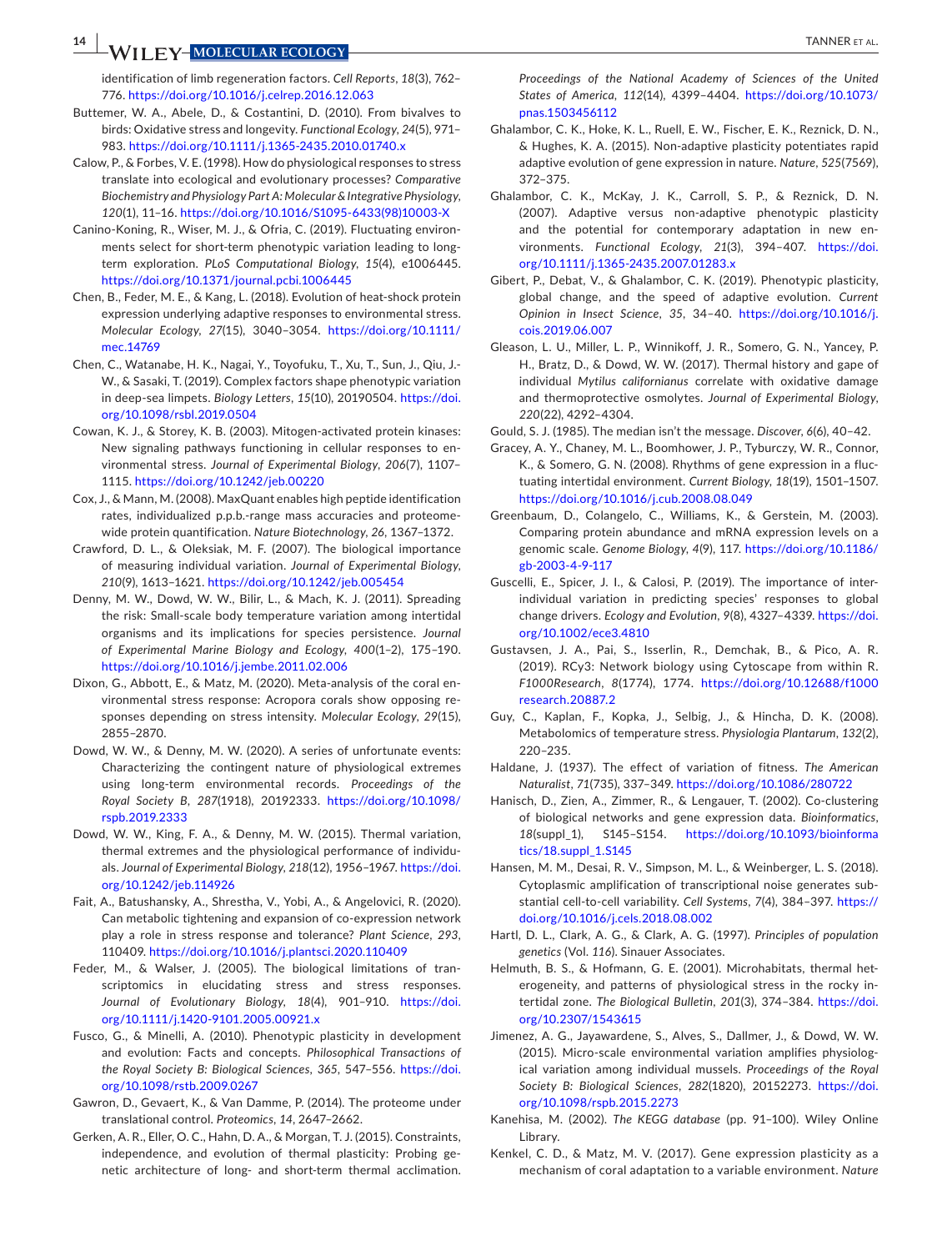**TANNER ET AL.** *MOLECULAR ECOLOGY* MILLER STATES AND THE SECTION OF THE SECTION OF THE SECTION OF THE SECTION OF THE SECTION OF THE SECTION OF THE SECTION OF THE SECTION OF THE SECTION OF THE SECTION OF THE SECTION OF

*Ecology & Evolution*, *1*(1), 0014. [https://doi.org/10.1038/s4155](https://doi.org/10.1038/s41559-016-0014) [9-016-0014](https://doi.org/10.1038/s41559-016-0014)

- <span id="page-14-9"></span>Kingsolver, J. G., & Buckley, L. B. (2017). Quantifying thermal extremes and biological variation to predict evolutionary responses to changing climate. *Philosophical Transactions of the Royal Society B: Biological Sciences*, *372*(1723), 20160147. [https://doi.org/10.1098/](https://doi.org/10.1098/rstb.2016.0147) [rstb.2016.0147](https://doi.org/10.1098/rstb.2016.0147)
- <span id="page-14-22"></span>Kültz, D. (2003). Evolution of the cellular stress proteome: From monophyletic origin to ubiquitous function. *Journal of Experimental Biology*, *206*(18), 3119–3124. <https://doi.org/10.1242/jeb.00549>
- <span id="page-14-7"></span>Kültz, D. (2005). Molecular and evolutionary basis of the cellular stress response. *Annual Review of Physiology*, *67*(1), 225–257. [https://doi.](https://doi.org/10.1146/annurev.physiol.67.040403.103635) [org/10.1146/annurev.physiol.67.040403.103635](https://doi.org/10.1146/annurev.physiol.67.040403.103635)
- <span id="page-14-19"></span>Kültz, D., Li, J., Gardell, A., & Sacchi, R. (2013). Quantitative molecular phenotyping of gill remodeling in a cichlid fish responding to salinity stress. *Molecular & Cellular Proteomics*, *12*(12), 3962–3975. <https://doi.org/10.1074/mcp.M113.029827>
- <span id="page-14-13"></span>Lackner, D. H., Schmidt, M. W., Wu, S., Wolf, D. A., & Bähler, J. (2012). Regulation of transcriptome, translation, and proteome in response to environmental stress in fission yeast. *Genome Biol.*, *13*, R25.
- <span id="page-14-17"></span>Langmead, B., & Salzberg, S. L. (2012). Fast gapped-read alignment with Bowtie 2. *Nature Methods*, *9*(4), 357. [https://doi.org/10.1038/](https://doi.org/10.1038/nmeth.1923) [nmeth.1923](https://doi.org/10.1038/nmeth.1923)
- <span id="page-14-2"></span>Lechowicz, M. J., & Bell, G. (1991). The ecology and genetics of fitness in forest plants. II. Microspatial heterogeneity of the edaphic environment. *The Journal of Ecology*, *79*, 687–696.
- <span id="page-14-18"></span>Li, H., Handsaker, B., Wysoker, A., Fennell, T., Ruan, J., Homer, N., Marth, G., Abecasis, G., & Durbin, R. (2009). The Sequence Alignment/ Map format and SAMtools. *Bioinformatics*, *25*(16), 2078–2079. <https://doi.org/10.1093/bioinformatics/btp352>
- <span id="page-14-10"></span>Lin, Y., Chen, Z.-X., Oliver, B., & Harbison, S. T. (2016). Microenvironmental gene expression plasticity among individual *Drosophila melanogaster*. *G3: Genes, Genomes, Genetics*, *6*(12), 4197–4210.
- <span id="page-14-12"></span>Liu, Y., Beyer, A., & Aebersold, R. (2016). On the dependency of cellular protein levels on mRNA abundance. *Cell*, *165*(3), 535–550. [https://](https://doi.org/10.1016/j.cell.2016.03.014) [doi.org/10.1016/j.cell.2016.03.014](https://doi.org/10.1016/j.cell.2016.03.014)
- <span id="page-14-0"></span>López-Maury, L., Marguerat, S., & Bähler, J. (2008). Tuning gene expression to changing environments: From rapid responses to evolutionary adaptation. *Nature Reviews Genetics*, *9*(8), 583. [https://doi.](https://doi.org/10.1038/nrg2398) [org/10.1038/nrg2398](https://doi.org/10.1038/nrg2398)
- <span id="page-14-3"></span>Mackay, T. F. (1980). Genetic variance, fitness, and homeostasis in varying environments: An experimental check of the theory. *Evolution*, *34*, 1219–1222. [https://doi.org/10.1111/j.1558-5646.1980.tb040](https://doi.org/10.1111/j.1558-5646.1980.tb04070.x) [70.x](https://doi.org/10.1111/j.1558-5646.1980.tb04070.x)
- <span id="page-14-14"></span>Maheshri, N., & O'Shea, E. K. (2007). Living with noisy genes: How cells function reliably with inherent variability in gene expression. *Annual Review of Biophysics and Biomolecular Structure*, *36*, 413– 434. <https://doi.org/10.1146/annurev.biophys.36.040306.132705>
- <span id="page-14-31"></span>Mata, J., Marguerat, S., & Bähler, J. (2005). Post-transcriptional control of gene expression: A genome-wide perspective. *Trends in Biochemical Sciences*, *30*(9), 506–514. [https://doi.org/10.1016/j.](https://doi.org/10.1016/j.tibs.2005.07.005) [tibs.2005.07.005](https://doi.org/10.1016/j.tibs.2005.07.005)
- <span id="page-14-24"></span>Matesanz, S., Blanco-Sánchez, M., Ramos-Muñoz, M., Cruz, M., Benavides, R., & Escudero, A. (2021). Phenotypic integration does not constrain phenotypic plasticity: differential plasticity of traits is associated to their integration across environments. *New Phytologist*, *231*(6), 2359–2370. Portico. [https://doi.org/10.1111/](https://doi.org/10.1111/nph.17536) [nph.17536](https://doi.org/10.1111/nph.17536)
- <span id="page-14-26"></span>Melo, D., Garcia, G., Hubbe, A., Assis, A. P., & Marroig, G. (2015). EvolQG - An R package for evolutionary quantitative genetics. *F1000Research*, *4*, 925. [https://doi.org/10.12688/f1000resea](https://doi.org/10.12688/f1000research.7082.1) [rch.7082.1](https://doi.org/10.12688/f1000research.7082.1)
- <span id="page-14-15"></span>Miller, L. P., & Dowd, W. W. (2017). Multimodal in situ datalogging quantifies inter-individual variation in thermal experience and persistent origin effects on gaping behavior among intertidal mussels (*Mytilus californianus*). *Journal of Experimental Biology*, *220*(22), 4305–4319.
- <span id="page-14-16"></span>Miller, L. P., & Dowd, W. W. (2019). Repeatable patterns of small-scale spatial variation in intertidal mussel beds and their implications for responses to climate change. *Comparative Biochemistry and Physiology Part A: Molecular & Integrative Physiology*, *236*, 110516. <https://doi.org/10.1016/j.cbpa.2019.06.016>
- <span id="page-14-30"></span>Moseley, P. L. (1997). Heat shock proteins and heat adaptation of the whole organism. *Journal of Applied Physiology*, *83*(5), 1413–1417. <https://doi.org/10.1152/jappl.1997.83.5.1413>
- <span id="page-14-27"></span>Oksanen, J., Blanchet, F. G., Friendly, M., Kindt, R., Legendre, P., McGlinn, D., Wagner, H. (2018). *vegan: Community Ecology Package (Version R package version 2.5-3)*. [https://CRAN.R-project.org/package](https://CRAN.R-project.org/package=vegan)=vegan
- <span id="page-14-1"></span>Oleksiak, M. F., & Crawford, D. L. (2012). The relationship between phenotypic and environmental variation: Do physiological responses reduce interindividual differences? *Physiological and Biochemical Zoology*, *85*(6), 572–584.<https://doi.org/10.1086/666904>
- <span id="page-14-25"></span>Pavlicev, M., Cheverud, J. M., & Wagner, G. P. (2009). Measuring morphological integration using eigenvalue variance. *Evolutionary Biology*, *36*(1), 157–170.<https://doi.org/10.1007/s11692-008-9042-7>
- <span id="page-14-4"></span>Pincebourde, S., Murdock, C. C., Vickers, M., & Sears, M. W. (2016). Finescale microclimatic variation can shape the responses of organisms to global change in both natural and urban environments. *Integrative and Comparative Biology*, *56*(1), 45–61. [https://doi.org/10.1093/icb/](https://doi.org/10.1093/icb/icw016) [icw016](https://doi.org/10.1093/icb/icw016)
- <span id="page-14-23"></span>Qiao, J., Huang, S., Te, R., Wang, J., Chen, L., & Zhang, W. (2013). Integrated proteomic and transcriptomic analysis reveals novel genes and regulatory mechanisms involved in salt stress responses in *Synechocystis* sp. PCC 6803. *Applied Microbiology and Biotechnology*, *97*(18), 8253–8264. [https://doi.org/10.1007/s0025](https://doi.org/10.1007/s00253-013-5139-8) [3-013-5139-8](https://doi.org/10.1007/s00253-013-5139-8)
- <span id="page-14-28"></span>Roche, D. G., Careau, V., & Binning, S. A. (2016). Demystifying animal 'personality'(or not): Why individual variation matters to experimental biologists. *Journal of Experimental Biology*, *219*(24), 3832– 3843. <https://doi.org/10.1242/jeb.146712>
- <span id="page-14-8"></span>Rohner, N., Jarosz, D. F., Kowalko, J. E., Yoshizawa, M., Jeffery, W. R., Borowsky, R. L., Lindquist, S., & Tabin, C. J. (2013). Cryptic variation in morphological evolution: HSP90 as a capacitor for loss of eyes in cavefish. *Science*, *342*, 1372–1375. [https://doi.org/10.1126/scien](https://doi.org/10.1126/science.1240276) [ce.1240276](https://doi.org/10.1126/science.1240276)
- <span id="page-14-21"></span>Sokolova, I. M., Frederich, M., Bagwe, R., Lannig, G., & Sukhotin, A. A. (2012). Energy homeostasis as an integrative tool for assessing limits of environmental stress tolerance in aquatic invertebrates. *Marine Environmental Research*, *79*, 1–15. [https://doi.org/10.1016/j.](https://doi.org/10.1016/j.marenvres.2012.04.003) [marenvres.2012.04.003](https://doi.org/10.1016/j.marenvres.2012.04.003)
- <span id="page-14-20"></span>Stacklies, W., Redestig, H., Scholz, M., Walther, D., & Selbig, J. (2007). pcaMethods—A bioconductor package providing PCA methods for incomplete data. *Bioinformatics*, *23*(9), 1164–1167. [https://doi.](https://doi.org/10.1093/bioinformatics/btm069) [org/10.1093/bioinformatics/btm069](https://doi.org/10.1093/bioinformatics/btm069)
- <span id="page-14-5"></span>Stearns, S. C., & Kawecki, T. J. (1994). Fitness sensitivity and the canalization of life-history traits. *Evolution*, *48*(5), 1438–1450. [https://doi.](https://doi.org/10.1111/j.1558-5646.1994.tb02186.x) [org/10.1111/j.1558-5646.1994.tb02186.x](https://doi.org/10.1111/j.1558-5646.1994.tb02186.x)
- <span id="page-14-11"></span>Steyermark, A. C., Miamen, A. G., Feghahati, H. S., & Lewno, A. W. (2005). Physiological and morphological correlates of among-individual variation in standard metabolic rate in the leopard frog Rana pipiens. *Journal of Experimental Biology*, *208*(6), 1201–1208.
- <span id="page-14-32"></span>Stillman, J. H. (2019). Heat waves, the new normal: Summertime temperature extremes will impact animals, ecosystems, and human communities. *Physiology*, *34*(2), 86–100. [https://doi.org/10.1152/](https://doi.org/10.1152/physiol.00040.2018) [physiol.00040.2018](https://doi.org/10.1152/physiol.00040.2018)
- <span id="page-14-29"></span>Takahashi, K. H. (2018). Multiple modes of canalization: Links between genetic, environmental canalizations and developmental stability, and their trait-specificity. *Seminars in Cell & Developmental Biology*, *88*, 14–20. [https://doi.org/10.1016/j.](https://doi.org/10.1016/j.semcdb.2018.05.018) [semcdb.2018.05.018](https://doi.org/10.1016/j.semcdb.2018.05.018)
- <span id="page-14-6"></span>Tanner, R. L., & Dowd, W. W. (2019). Inter-individual physiological variation in responses to environmental variation and environmental change: Integrating across traits and time. *Comparative Biochemistry*